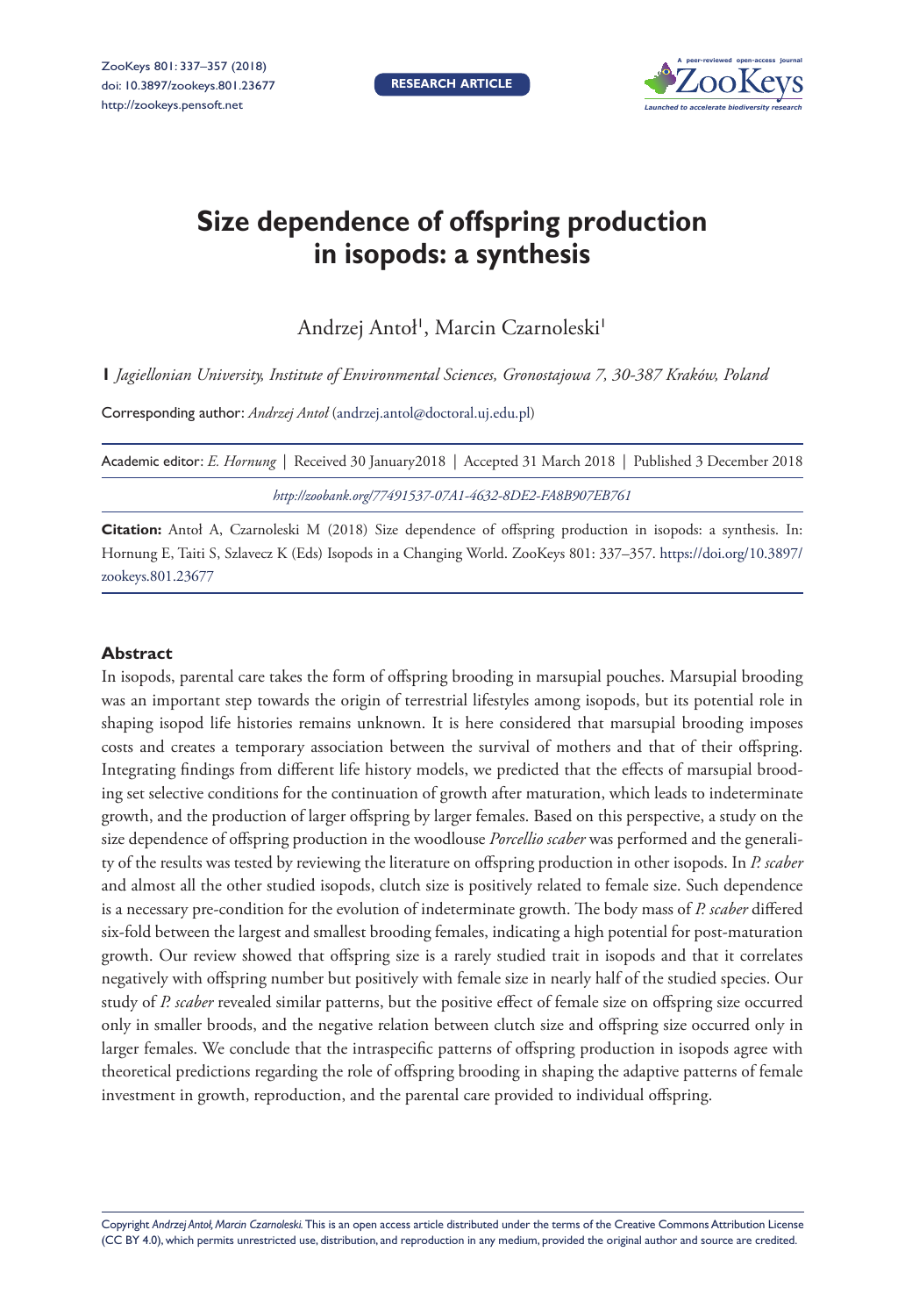#### **Keywords**

clutch size, female size, indeterminate growth, life history evolution, offspring brooding, offspring size, parental care, trade-off

#### **Introduction**

Most crustaceans engage in different types of parental care, which, in isopods, takes the form of offspring brooding in marsupia (Thiel 2000, Vogt 2016). During the moult preceding reproduction, the isopod female produces exoskeletal extrusions that form a marsupial pouch, which is used as a chamber for egg laying and carrying developing larvae (Hornung 2011, Appel et al. 2011). At the end of brooding, the female releases the offspring into the environment. In terrestrial species, individuals inside the marsupium undergo the change from the aqueous to the gaseous environment (Horváthová et al. 2015). Marsupial brooding was crucial for the origin of terrestrial lifestyles in isopods (Hornung 2011, Appel et al. 2011, Horváthová et al. 2017). Interestingly, land colonisation occurred independently at least twice in the evolutionary history of this group (Lins et al. 2017). Here, we consider that marsupial brooding plays a role in the evolution of life history strategies, especially by affecting adaptive patterns of female investment in growth, reproduction, and the parental care provided to individual offspring. To the best of our knowledge, this perspective remains largely unexplored in isopods.

The theory of life history evolution predicts that resource availability limits imposed by physiological and ecological circumstances forces organisms to optimise the lifetime allocation of investment among growth, reproduction and other competing demands to ensure the highest expected fitness under given mortality and production conditions (Stearns 1992). Adopting this basic principle, life history modelling has demonstrated that somatic growth is beneficial as long as one calorie invested in increasing body mass increases the future expected reproductive output by more than one calorie (Kozłowski 1992). Likewise, organisms are expected to optimise the amount of resources retained over unfavourable periods to fuel activities in favourable periods (Ejsmond et al. 2015); the timing of reproductive activity during a season, compromising the future prospects of offspring (Ejsmond et al. 2010); and the amount of resources invested in single offspring, compromising offspring number (Smith and Fretwell 1974). Developments in life history theory have led to an important conclusion: there is a wealth of distant optima with similar fitness consequences, which explains why life histories are so enormously diverse in nature (Stearns 1992, Czarnoleski et al. 2003, Kozłowski 2006).

A range of life history models predict the evolution of a bang-bang resource allocation strategy, which is associated with the complete cessation of growth after maturation and the so-called determinate growth pattern (Kozłowski and Wiegert 1987, Stearns 1992, Kozłowski 2006). In contrast, many isopods continue to moult after maturation, combining their capacity for reproduction with the capacity for somatic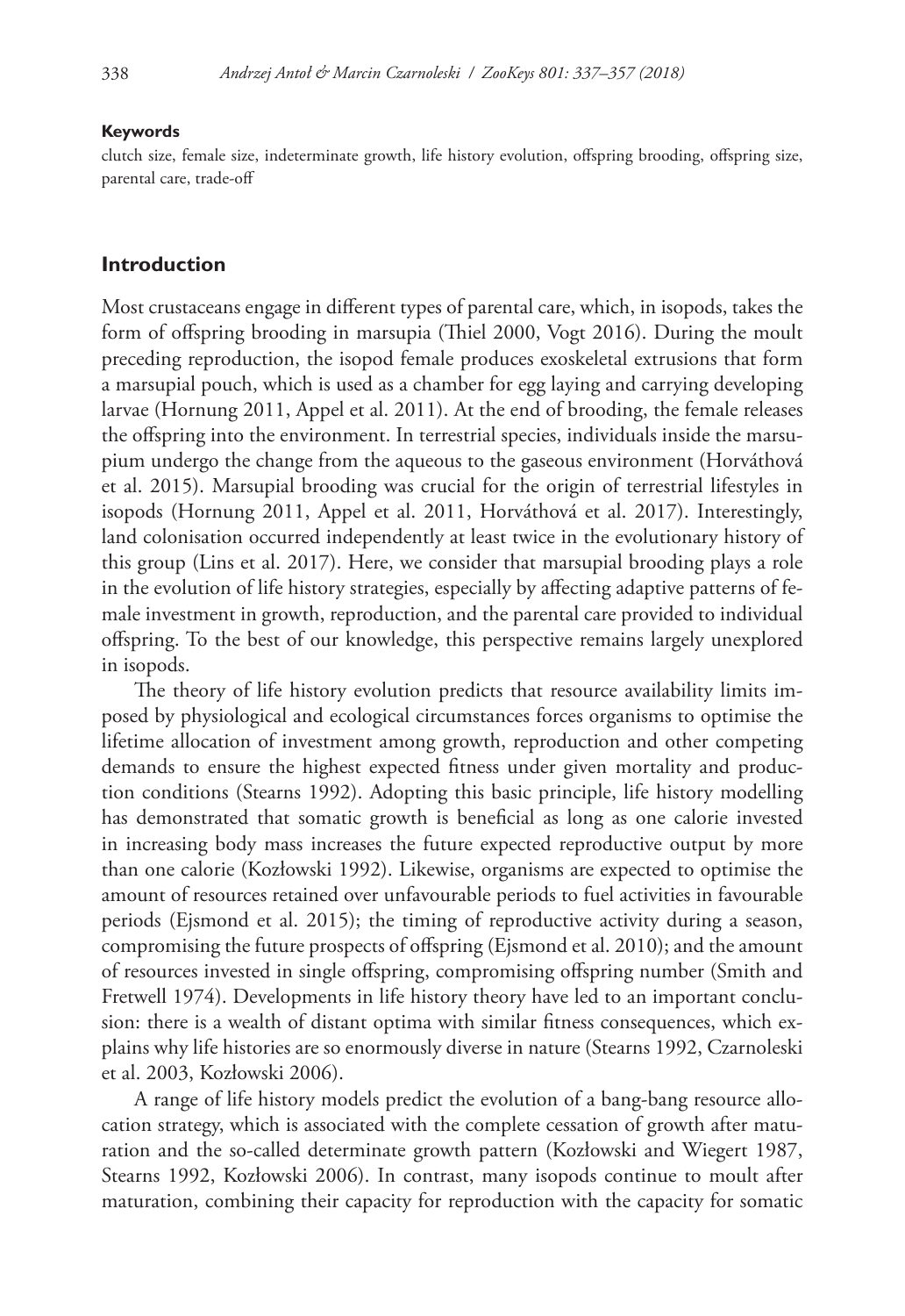growth. This ability results in the potential for continuation of growth for the entire life span and the so-called indeterminate growth pattern. Beside isopods and some other crustaceans, indeterminate growth has evolved in annelids, molluscs, fish, amphibians, and reptiles (Kozłowski 1996). The prevalence of indeterminate growth in nature awaits explanation, but life history theory predicts that this growth strategy provides fitness advantages if the capacity to produce new tissue and/or survive strongly increases with body mass and if these capacities change discontinuously through time (Stearns 1992, Perrin and Sibly 1993, Kozłowski 2006). Modelling of optimal allocation has shown that discontinuities driven by either seasonal changes in mortality/productive capacity (Kozłowski and Teriokhin 1999) or unequal future prospects of offspring released into the environment at different times of the year (Ejsmond et al. 2010) lead to the evolution of alternating shifts between the investment in somatic growth and that in reproduction, resulting in the indeterminate growth pattern. For many organisms, including isopods, seasonality is the primary selective force responsible for the evolution of indeterminate growth. Nevertheless, specific characteristics of species biology, such as the reproduction via clutches instead of via a series of single offspring, can elicit discontinuous changes in mortality/production capacity, similar in principle to the effects of seasonality (Czarnoleski and Kozłowski 1998). Such characteristics can help explain why indeterminate growth originated among annuals or perennials living in non-seasonal environments. Heino and Kaitala (1996) designed a life history model for gill-brooding unionid mussels (e.g., *Sinanodonta woodiana* Labecka and Domagala 2018) and demonstrated that an indeterminate growth pattern can evolve in non-seasonal environments if carrying the offspring is associated with costs, either decreased physiological performance or increased mortality and with a temporary association between the fate of the offspring and the survival of the parent. Importantly, using a different model to explore the role of parental care in the evolution of offspring size among fish, Jørgensen et al. (2011) concluded that offspring brooding selects for the increased investment of larger females in individual offspring. For indeterminately growing animals, such a strategy involves constant changes in the optimal size of offspring as females increase their body mass. Under this strategy, the production of larger offspring is expected to require prolonged brooding, which temporarily links the fate of the offspring with that of the mother. If larger females have higher survival probability than do smaller females, then the increased investment in individual offspring becomes more beneficial for larger females. Overall, these theoretical considerations suggest that marsupial brooding might be an important driver of growth strategy and offspring size in isopods. To investigate this hypothesis, we performed a study on the common rough woodlouse (*Porcellio scaber*) and evaluated the generality of our results by analysing data from the literature on other isopods. We aimed at integrating information on intraspecific patterns of size dependence in offspring production over as wide a range of isopod species as possible. In particular, we focused on the relationships between female size and the number and size of offspring in broods and on evidence of an allocation trade-off between the number and size of the offspring in broods. Generally, we expected reproductive capacity to increase as females grow in size, which is the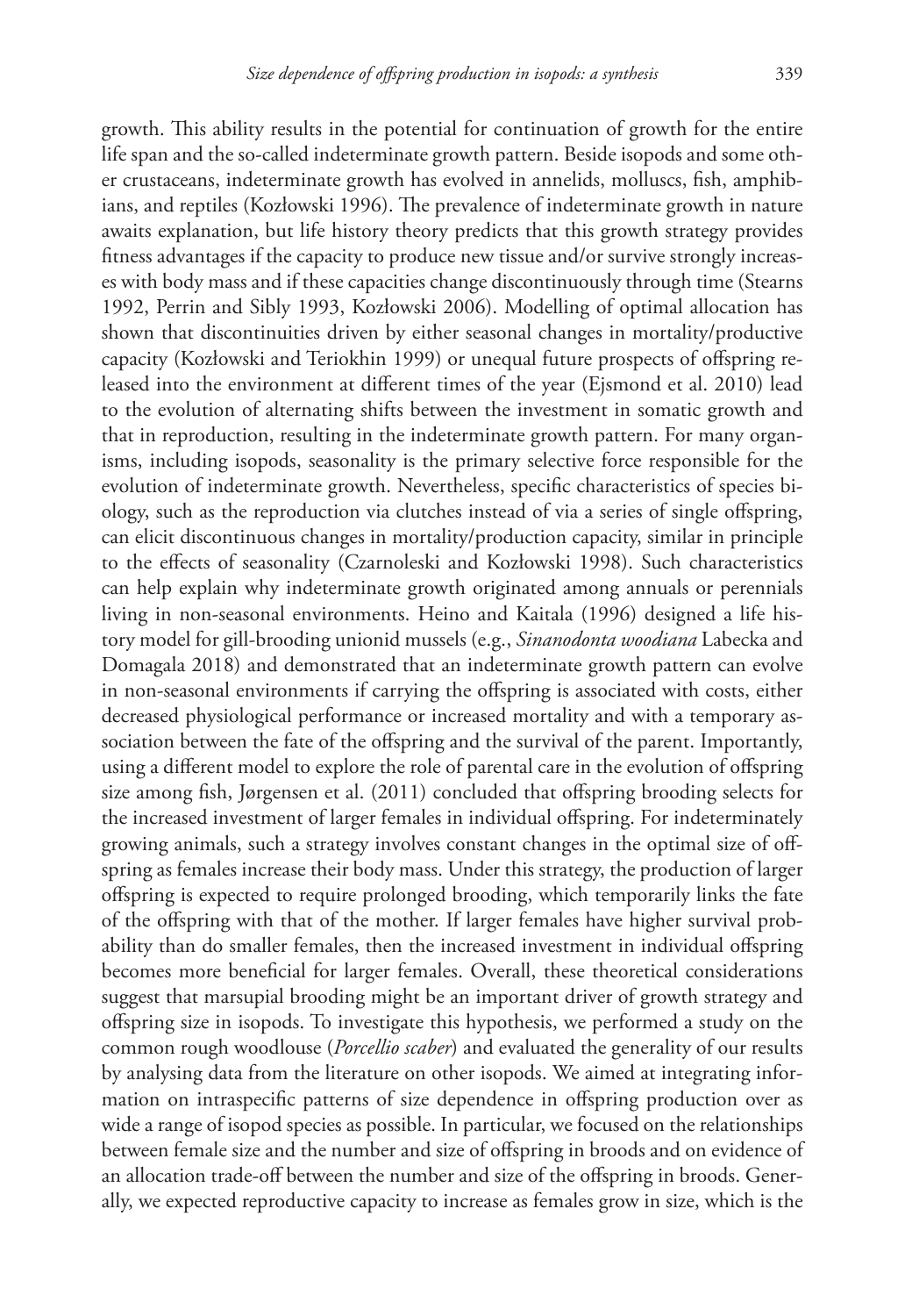fundamental condition favouring the strategy of indeterminate growth (see above). Therefore, we expected a positive relationship between female body size and clutch mass/clutch size (hypothesis i). We also tested this relationship for non-linearity, assuming that a negative allometry would indicate an increased relative space limitation in larger females, whereas a positive allometry would indicate a decreased relative space limitation in larger females. Next, we examined whether the investment of females in individual offspring increased with the size of females, which should produce a positive correlation between the average offspring mass in a brood and female body mass (hypothesis ii). Finally, we analysed data on the mean mass of offspring in relation to the number of offspring per brood, looking for an allocation trade-off between offspring size and number (hypothesis iii).

#### **Materials and methods**

#### **A case study of** *Porcellio scaber*

In June–July 2014, individuals of *P. scaber* were collected in an old backyard in Kraków, Poland. In our study, we used females in the  $3<sup>rd</sup>$  and  $4<sup>th</sup>$  stages of brood development (classified according to Lardies et al. 2004a). Each gravid female was placed in a plastic box (100 ml). The boxes were perforated to provide aeration, lined with paper towel and supplied with a piece of moist sponge (water source), a piece of clay pot (shelter) and the dry leaves of the alder (*Alnus glutinosa*) and ash (*Fraxinus excelsior*), which served as *ad libitum* food source. For additional control of humidity, the boxes were placed inside a larger plastic container with wet sand in the bottom. The container with boxes was placed in a shaded patio of the Institute of Environmental Sciences, Jagiellonian University in Kraków. Each day, the boxes were assessed for the presence of new offspring. Emerging offspring were collected, and the female was weighed to the nearest 0.001 mg (Mettler Toledo XP26, Greifensee, Switzerland). The clutches were dried for one hour at 60 °C in an oven (UFE 400, Memmert GmbH + Co. KG, Germany), and the dry mass of each clutch was measured to the nearest 0.001 mg (Mettler Toledo XP26, Greifensee). The offspring in each clutch were counted under a stereoscopic microscope. To calculate the mean dry mass of a single offspring, we divided the clutch dry mass by the number of offspring.

All statistical analyses were performed with R 3.4.1 software (R Core Team 2017), and the rgl package of R (Adler and Duncan Murdoch 2017) was used to create graphs. To test whether larger females produced heavier and larger clutches (hypothesis i) and larger offspring (hypothesis ii), we correlated clutch dry mass, clutch size, and mean offspring dry mass with female body mass. To evaluate the nature of these relations, we fitted linear and power regression models to our data and selected the best model using AIC. In this way, we did not a priori assume any particular relationship between the studied variables. When fitting our regression functions, we used either an ordinary least square (OLS) method or the weighted least square (WLS) method, which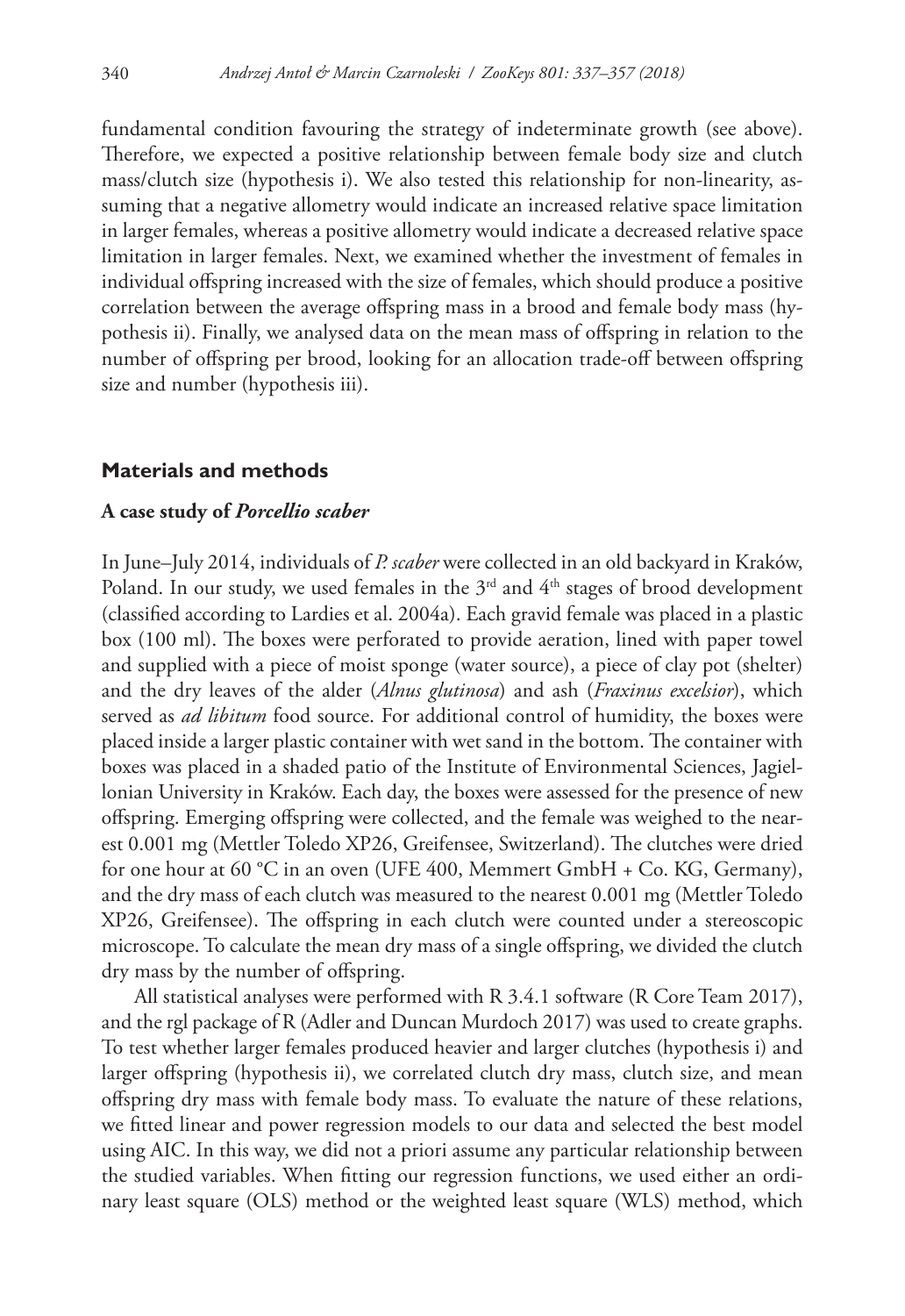allowed us to account for the observed increase in the variance of dependent variables at higher values of an independent variable. Note that the OLS method assumes homogeneity in the variances of the independent variables. According to Knaub (2009), the issue of non-homogeneity can be overcome by using the WLS method, which assigns decreasing weights to observations with increasing levels of variance. Following Knaub's (2009) procedure, we first ordered our data according to an increasing value of an independent variable to identify four quartiles. For data from the first quartile, the weights were calculated as an inverse of the highest value of the independent variable in this quartile (56.328 mg). For data from the other quartiles, the weights were calculated as the inverse of the actual value of the independent variable. To examine whether larger offspring emerged from smaller clutches (hypothesis iii), we used a multiple regression analysis with the mean offspring mass as a dependent variable and clutch size and female body mass as two independent variables. The use of a multiple regression allowed us to dissect the independent effects of each of the two independent variables. Thus, we also re-examined hypothesis (ii) regarding the link between female size and offspring size, with a control for the potential links between clutch size and offspring size. We allowed our model to consider an interaction between our two independent variables. Therefore, to assess the independent effects of each variable (partial regression), we estimated and tested this effect after centring the whole model in either the minimum or maximum value of each independent variable (Quinn and Keough 2002). The multiple regression analysis was performed with the use of either OLS or WLS, and the best model was chosen based on AIC.

#### **Intraspecific patterns in isopods**

To evaluate the generality of our hypotheses (i–iii) and the empirical results for *P. scaber*, we reviewed the published literature on isopods for intraspecific information on at least one of the following relationships: clutch size with female size, offspring size with female size, and clutch size with offspring size. Relevant publications were identified by an extensive search of keywords in scientific databases, the review of reference lists of available publications and by personal communication with specialists in the field. Whenever we found relevant information regarding one of the three relationships, we classified the relationship as either statistically significant or non-significant; we also identified significant relationships as either positive or negative. If available, correlation coefficient (r) values were also assigned to each relationship. Traits used to study the relationship between female size and either clutch size or mass varied substantially among authors and species; therefore, we additionally recorded information regarding the types of measured traits. For each type of relationship, each species was classified according to the nature of this relationship, integrating all the results on a species reported in the literature. If a relationship for a given species was consistently reported to be significantly positive, significantly negative, or non-significant, the species was regarded as exhibiting a positive (+) or negative (-) relationship or no relationship (NS).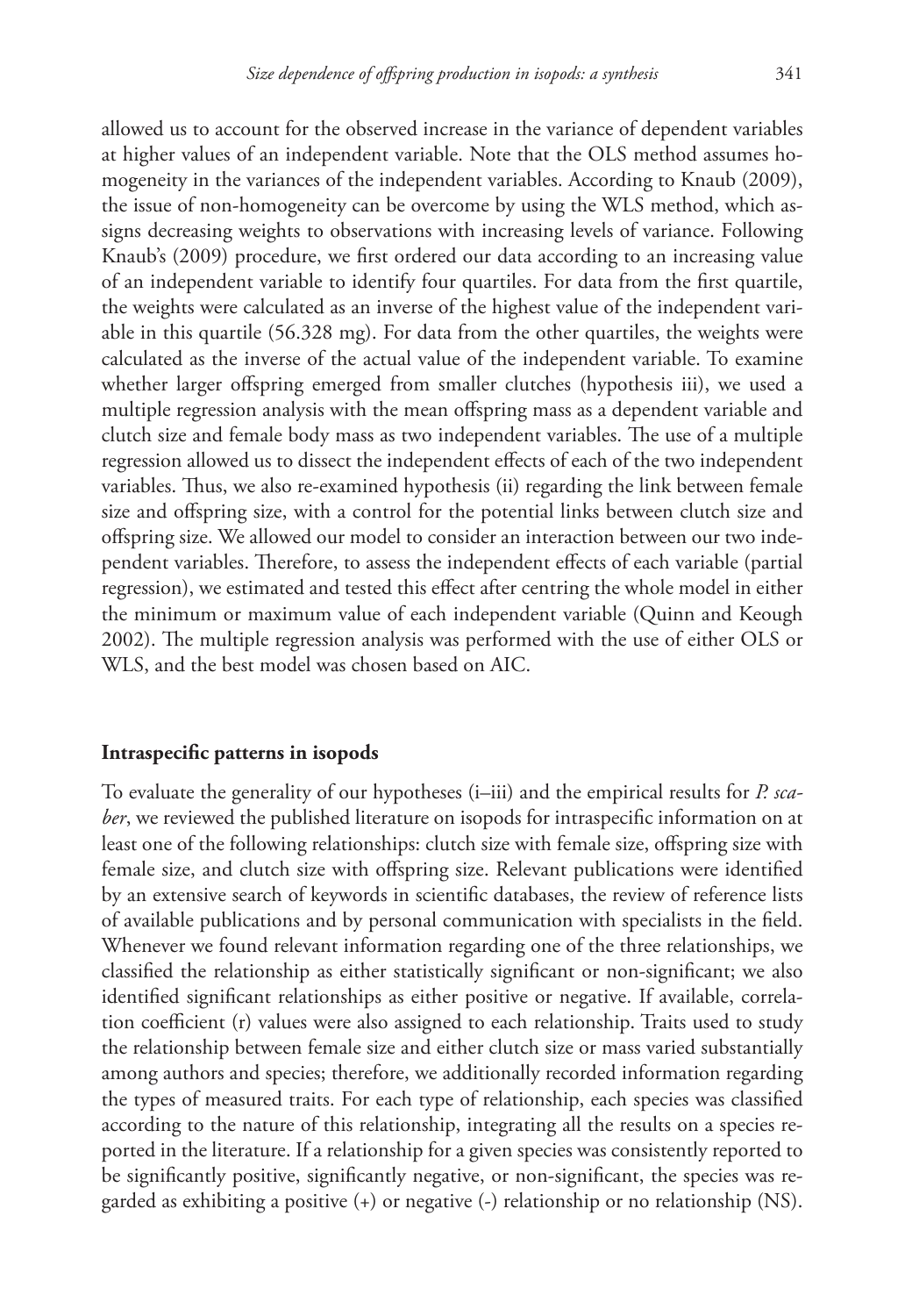Species for which mixed results were reported, showing either non-significant/significantly positive relationships or non-significant/significantly negative relationships were classified as NS/+ or NS/-, respectively. Ultimately, we used this integrated species information to calculate how frequently among the studied isopods a given pattern (+, -, NS, NS/+ and NS/-) of each relationship occurred. In addition, we used a 1-4 scale to evaluate the confidence in the support for each pattern  $(+, -$ , NS, NS/ $+$  and NS/ $-$ ) to predict the directions of the studied relationships (hypotheses i-iii). Consistently positive/negative relationships (+/-) were treated as providing reliable evidence to support or oppose a hypothesis. Non-significant patterns (NS) were regarded as not supporting a hypothesis, but we also considered the possibility that they might represent false negatives due to low statistical power. The level of support given by inconsistent results (NS/+ and NS/-) was dependent on the context. If among the non-significant and significant results, the significant results were consistent with our predictions, we treated the mixed results as weakly supporting our hypothesis. However, if the significant results were in conflict with the predictions, we regarded the mixed results as strongly opposing the hypothesis.

#### **Results**

#### **A case study of** *Porcellio scaber*

Among 101 brooding females of *P. scaber*, body mass ranged from 21.682 to 131.236 mg, clutch sizes ranged from 7 to 106 juveniles, and the mean dry body mass of offspring ranged from 0.078 to 0.126 mg between clutches. Larger females produced heavier (r = 0.83, t<sub>1,99</sub> = 14.9, p<0.001, Fig. 1A) and larger clutches (r = 0.83, t<sub>1,99</sub>) = 15.09, p<0.001, Fig. 1B), but the mean offspring mass did not show a consistent relationship with female mass (r = 0.14,  $t_{1.99}$  = 1.44, p = 0.15, Fig. 1C). Comparison of AIC between the alternative regression models showed that a linear weighted regression produced the best fit to our data (Fig. 1). Therefore, we concluded that clutch size and clutch mass increased linearly with female body mass, which is consistent with our finding that the dry body mass of offspring did not change systematically with female body mass.

The results of the multiple regression analysis (Fig. 2) showed no effect of clutch size (t<sub>1,97</sub> = 0.74, p = 0.46) and a positive effect of female mass (t<sub>1,97</sub> = 2.38, p = 0.02) on the mean dry body mass of offspring. The interaction between the two independent variables was non-significant ( $t_{1,97}$  = -1.60, p = 0.11). When we centred the model at the value of the smallest broods (7 offspring), the positive link between offspring dry mass and female body mass was still significant ( $t_{1,97}$  = 2.39, p = 0.02), but the significance disappeared when we centred the model at the value of the largest clutches (107 offspring) ( $t_{1,97}$  = -0.22, p = 0.83). When we centred the model at the minimum female body mass (21.682 mg.), clutch size and offspring body mass appeared to be unrelated  $(t_{1,97}=0.44, p=0.66)$ , but centring at the maximum body mass (131.236 mg) revealed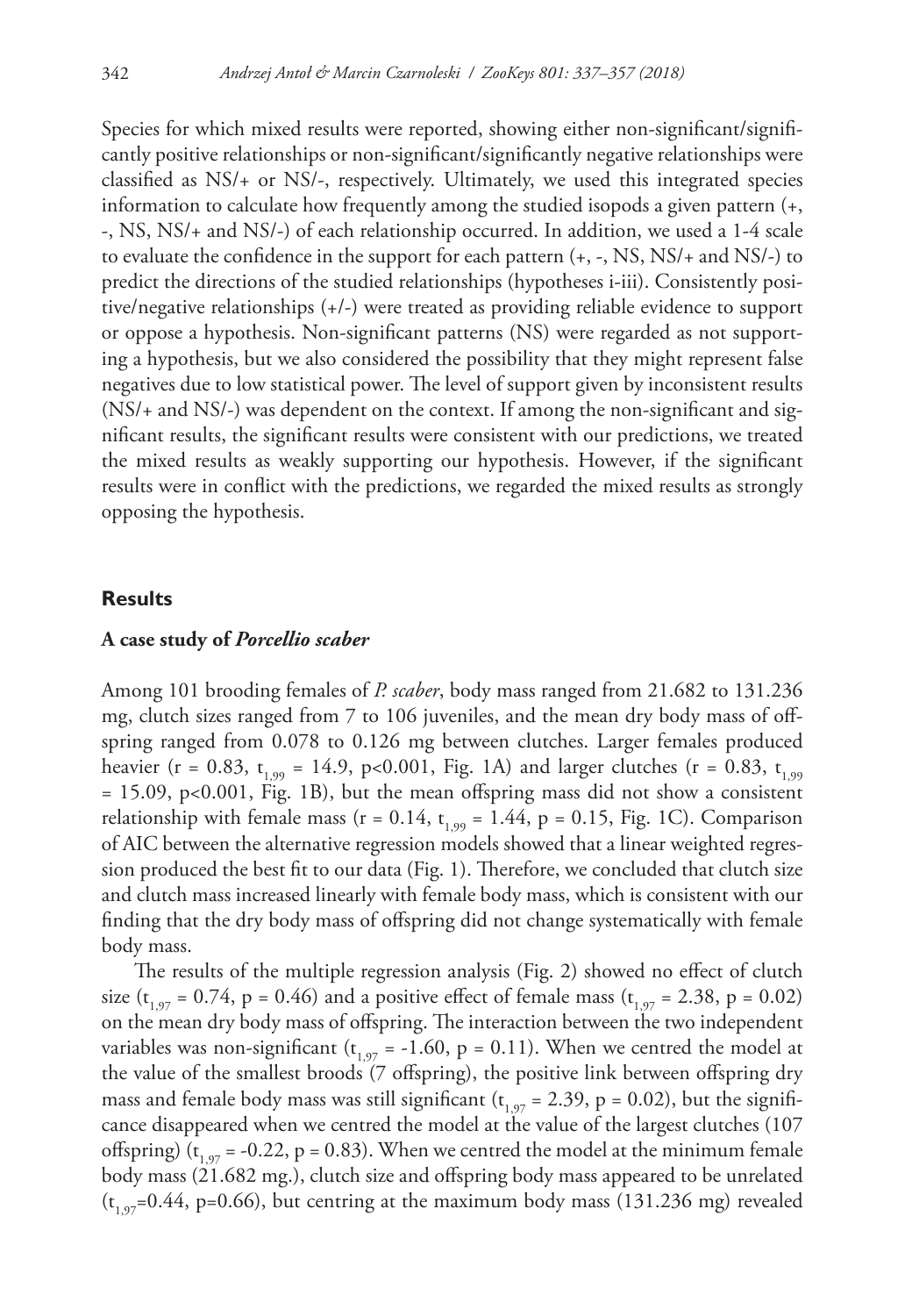

**Figure 1.** In *Porcellio scaber*, the dry mass of clutches (**A**) and clutch size (**B**) increased linearly with female body mass, but the mean dry mass of offspring did not depend on female mass in a consistent way (**C**). Lines represent fitted regressions **A** y = -0.13+0.08x (r = 0.83, p<0.001) **B** y = -0.32+0.74x (r = 0.83,  $p<0.001$ ) **C**  $y = 0.1+0.00006x$  ( $r = 0.14$ ,  $p = 0.15$ ).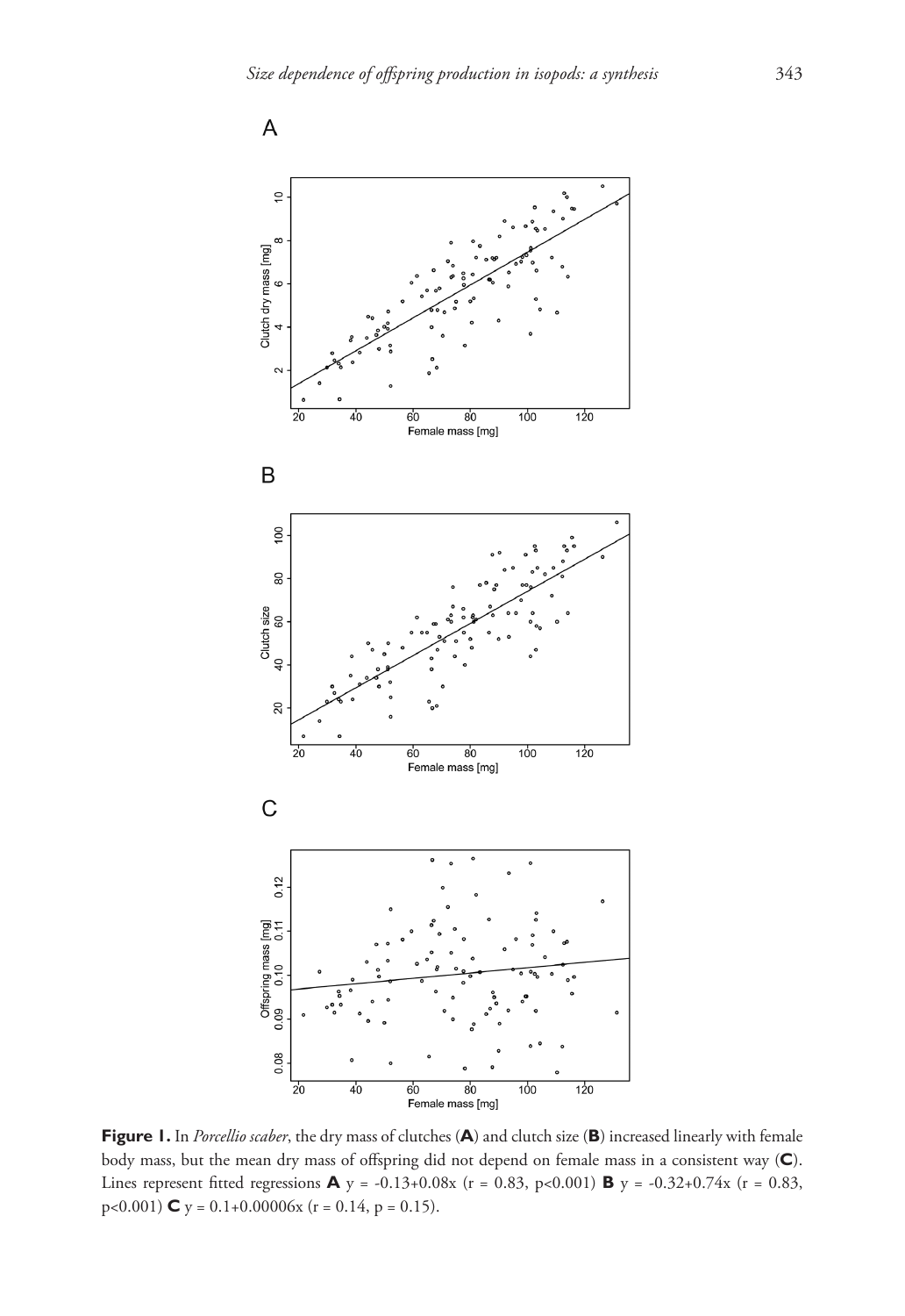

**Figure 2.** In *Porcellio scaber*, the heaviest offspring were released by large females that produced small clutches. The plane represents a multiple regression model fitted to the data; the partial slopes depicted on the edges were calculated by setting the other predictor value to its minimum and maximum values.

a negative relationship between clutch size and offspring body mass, though the effect was marginally significant ( $t_{197}$ =-1.98, p=0.05). Overall, this analysis indicated that the largest offspring were produced by large females with small clutches.

#### **Intraspecific patterns in isopods**

Our literature search identified a total of 79 species of isopods that were studied with respect to at least one of the following relationships: clutch size with female size (Fig. 3A), offspring size with female size (Fig. 3B), and clutch size with offspring size (Fig. 3C). Detailed results of the review are provided in Table 1S (Suppl. material 1). The effect of female size on clutch size was the most frequently studied relationship (79 species), while the relationships between female size and offspring size and between offspring size and clutch size were studied in only 18 and 7 species, respectively, including *P. scaber* as reported in this study. For the vast majority of the studied isopods (Fig. 3A), we found evidence that supports a positive relationship between female size and clutch size (hypothesis i). Importantly, we found no reports of the opposite pattern and only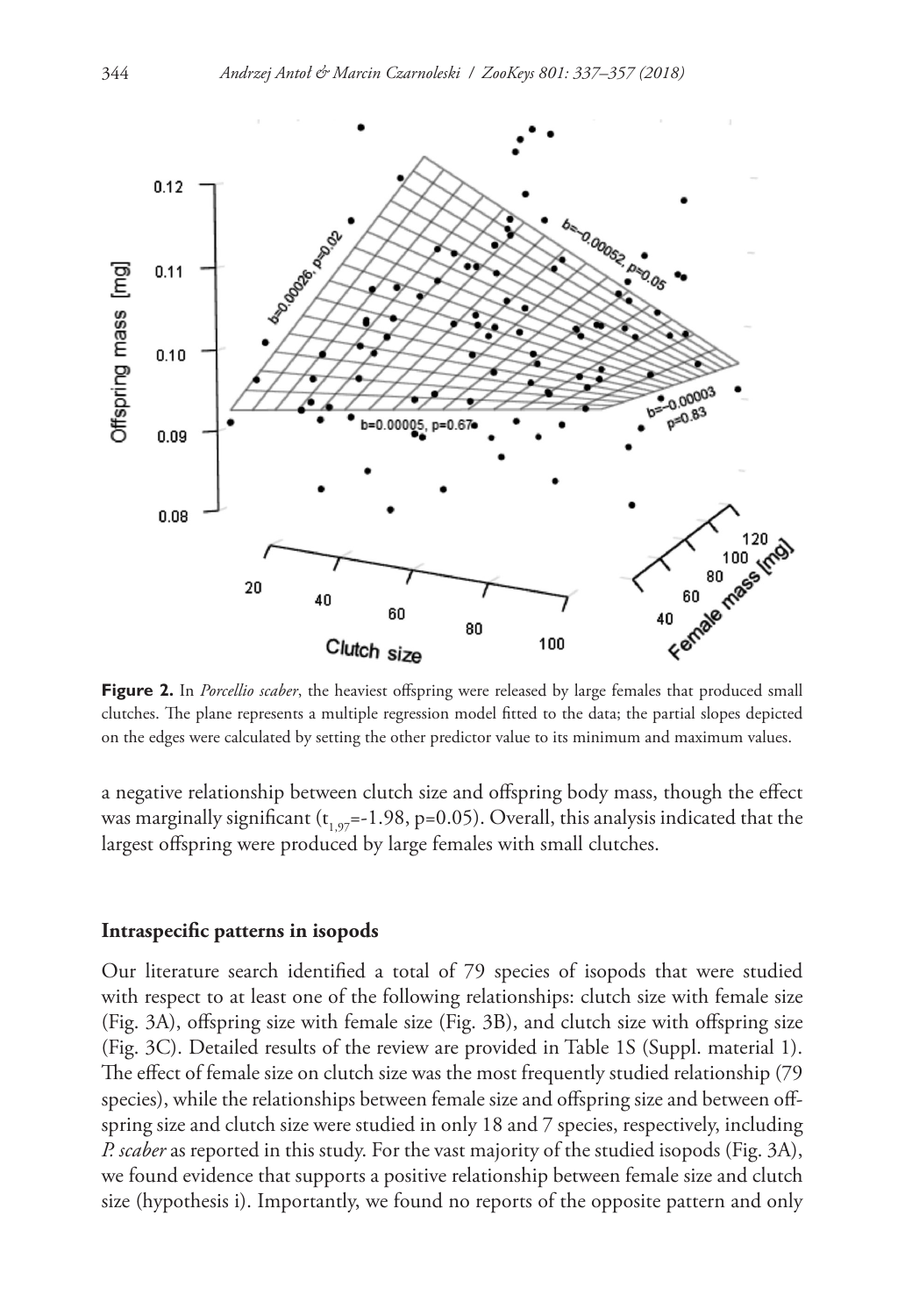

#### **Matching theoretical predictions:**



Figure 3. The literature search identified 79 species of isopods that were studied with respect to at least one of the following relationships: clutch size with female size (**A**), offspring size with female size (**B**), and clutch size with offspring size (**C**). Each graph shows how frequently a given nature of each relationship was found among the studied isopod species. The exact number of species for which the relationships **A, B, C** were evaluated is given by N. For each type of the relationships **A, B, C** each species was classified according to the nature of this relationship. If a relationship for a given species was consistently reported to be significantly positive, negative, or non-significant, the species was marked by a positive (+) or negative (-) symbol or by NS. Species for which mixed results were reported in the literature, showing either non-significant/significantly positive relationships or non-significant/significantly negative relationships, were marked by NS/+ or NS/-, respectively. Colour intensity indicates values along a 1–4 scale of confidence to the support provided by each relationship pattern (+, -, NS, NS/+ and NS/-) to hypotheses (i–iii). Relationship **A**: a positive relationship predicted between female body size and clutch mass/clutch size (hypothesis i). Relationship **B**: a positive correlation predicted between the average offspring mass in a brood and female body mass (hypothesis ii). Relationship **C**: a negative correlation predicted between the mean mass of offspring and the number of offspring per brood (hypothesis iii).

occasional reports of a non-significant pattern. However, the non-significant reports were typically found along with reports of significantly positive patterns, suggesting that many of the non-significant results might be false negatives. For nearly half of the species (Fig. 3B, C), we found evidence that supports a positive relationship between female size and offspring size (hypothesis ii) and a trade-off between offspring size and clutch size (hypothesis iii).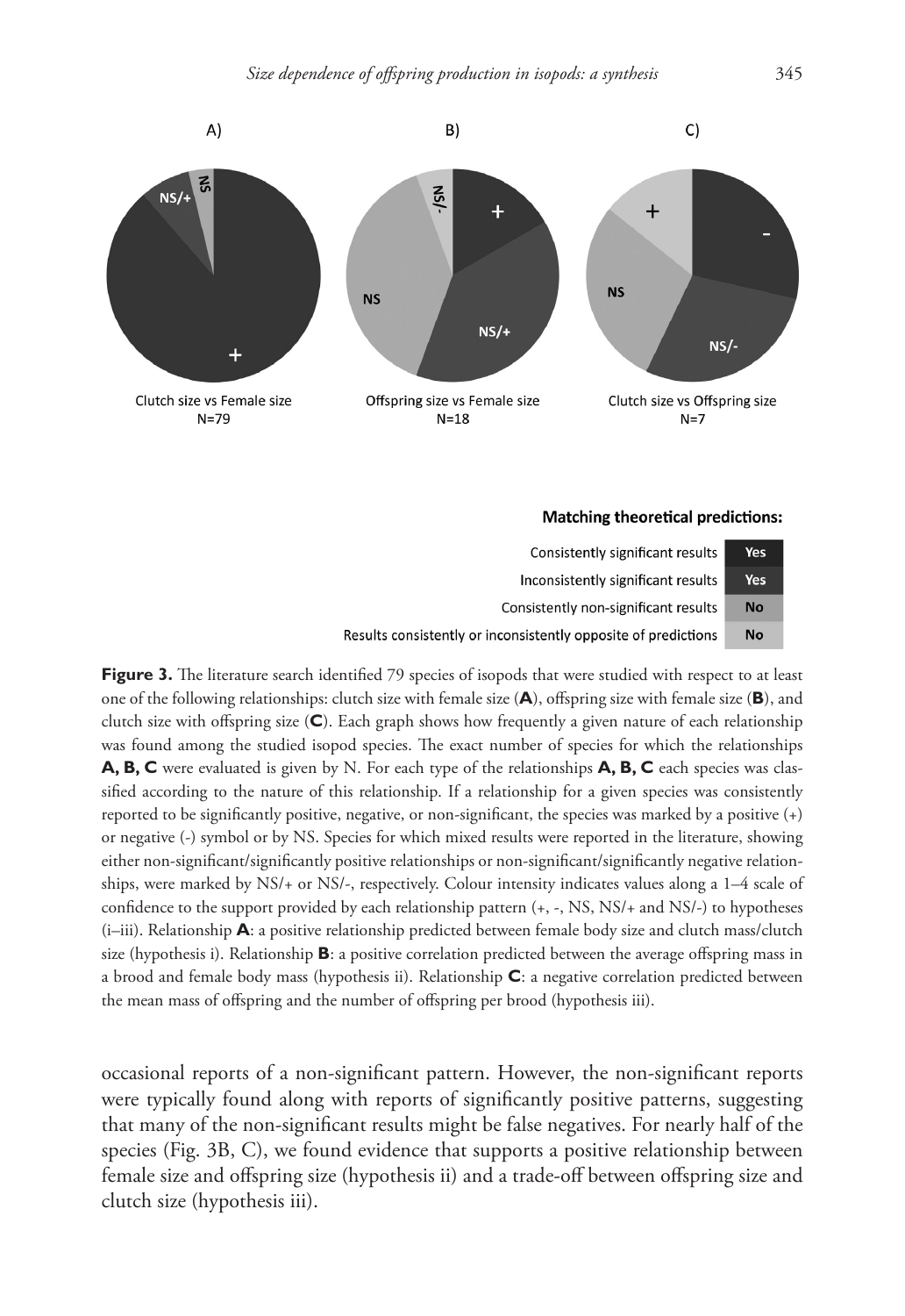### **Discussion**

Growth patterns vary considerably in nature (Stearns 1992, Czarnoleski et al. 2003, 2005, Ejsmond et al. 2010), but understanding the origin of this variance is more challenging than it might initially appear. Our data on *P. scaber* suggest that this species of woodlouse has evolved a life history strategy with intense resource allocation to somatic growth in the reproductively mature stages. We found up to six-fold differences in body mass between the largest and the smallest brooding females, which suggests that only 20% of the body mass of a fully-grown female might be achieved before maturation, with the majority of growth potentially co-occurring with reproduction in such instances. Consistent with the idea that species with indeterminate growth should be characterized by a strong dependence of reproductive capacity on body size (hypothesis i), we found that larger females of *P. scaber* carried larger and heavier broods. This evidence clearly shows that mature females can gain reproductive capacity by further increasing body mass. The results of our literature search indicate that such size dependence is widespread among other isopod species. Interestingly, we found no reports of a negative pattern of this relationship and few reports of non-significant effects of female size on clutch size, which are likely to be false negatives. A strong size dependence of reproductive capacity promotes the evolution of iteroparous breeding with indeterminate growth, but alone, it is not sufficient to explain such evolution (Heino and Kaitala 1996, Czarnoleski and Kozłowski 1998). In fact, some isopods, such as *Ligia oceanica*, have evolved a semelparous breeding strategy with determinate growth, despite the size dependence of reproductive capacity (Sutton et al. 1984, Willows 1987). Given this, what might be the ultimate drivers of the evolution of indeterminate growth in isopods? A life history theory calls attention to the pattern of resource allocation among growth, reproduction and other competing demands, which should be optimised to ensure the highest expected lifetime fitness in given mortality and production conditions (Stearns 1992, Kozłowski 2006). Considering this idea, the alternating allocations between growth and reproduction that lead to indeterminate growth reflect changes in allocation optima, with temporal shifts in the capacity to survive and/ or reproduce. The woodlouse *P. scaber* and many other isopod species inhabit seasonal environments, and life history models have demonstrated that seasonal alternations of the periods suitable for survival, offspring production, and growth with less favourable periods establish the selective forces that favour the continuation of somatic growth after maturation (Kozłowski and Teriokhin 1996, Czarnoleski and Kozłowski 1998, Ejsmond et al. 2010). However, as suggested by Heino and Kaitala (1996) and Czarnoleski and Kozłowski (1998), the strategy of indeterminate growth might also bring additional fitness benefits if organisms engage in offspring brooding. Carrying offspring creates temporary changes in mortality/physiological performance and links between the fate of the offspring and that of the mother, leading to shifts in the optimality of growth and reproduction through time. Unfortunately, the costs associated with offspring brooding are poorly studied in isopods, but we might expect them in the form of increased vulnerability to predation and/or increased energetic costs associated with locomotion and supplementation of offspring. For example, Kight and Ozga (2001) observed that gravid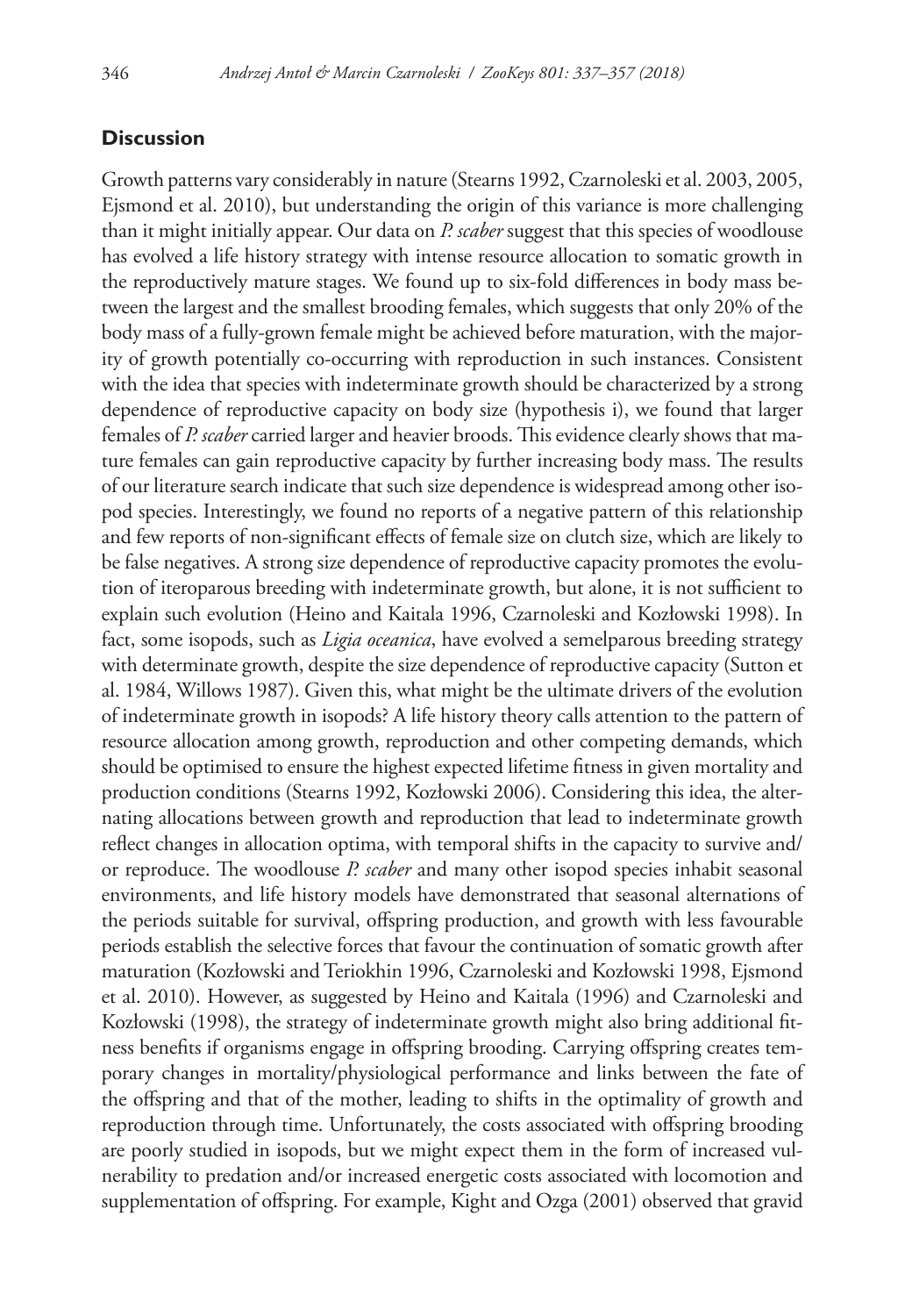females of *Porcellio laevis* were less mobile than were non-gravid females. In addition, female isopods are postulated to regulate the pH and osmolality of their marsupial fluids and provision their broods with necessary resources via the so-called cotyledon (Lardies et al. 2004a). Furthermore, Lardies et al. (2004a) showed that gravid females had lower ingestion rates and digestibility and higher metabolic rates than did non-gravid ones. Interestingly, Perrin and Sibly (1993) suggested another mechanism that favours indeterminate growth among offspring brooders, which is non-exclusive of the hypothesis of a role of discontinuities in mortality/physiological capacity. If current offspring production is limited by the space provided by the brooding cavities rather than by the physiological capacity to produce new tissue, organisms are selected to direct surplus resources to further somatic growth, thereby increasing their fertility at the following reproductive event. There is some evidence to suggest that the maximal reproductive performance of isopods might be restricted by the volume of the marsupial pouches (Lardies et al. 2004a, Appel et al. 2011). Nevertheless, we found no indication that such limitations change with body size in females of *P. scaber*: The relationship between clutch size and female size did not deviate from linearity. In addition, we detected substantial variance in the mass of clutches produced by females of a given body size, which suggests that reproductive capacity might not be entirely dependent on the space limitation of the marsupium, unless the volume of the marsupium is highly variable at a given body mass.

Our data on *P. scaber* show that the dry body mass of offspring differed between broods by as much as 62%. A significant part of this variance was linked to differences in clutch size and female body mass, but the pattern of this dependence was complex. Supporting hypothesis ii, the size of offspring was positively related to female size, but this pattern existed only if we considered small clutches. Focusing on larger clutches, we found no apparent relationship between offspring size and female size. In accord with hypothesis iii, the size and number of offspring were inversely related, but this pattern existed only among larger females. In broods produced by smaller females, the two traits were not correlated. To date, studies of isopods have only occasionally addressed the question of whether offspring size changes with either female size or clutch size. According to our literature search, the relationships between female size and offspring size and between offspring size and clutch size have only been studied in 18 and 7 species, respectively. For nearly half of these species, we found evidence that supports a positive relationship between female size and offspring size (hypothesis ii) and a trade-off between offspring size and clutch size (hypothesis iii). It is suggestive that all studies that failed to find evidence of such a trade-off (Fig. 3C) overlooked the potential effects of female size in the statistical analysis of offspring size and clutch size data. In effect, many of these results might represent false negatives because differences in clutch size driven by female size are not primarily generated by the trade-off between offspring size and number but rather by the higher capacity of larger animals to produce new tissue (as shown in Figs 1A, 3A). Furthermore, the positive effects of female size on offspring size can lead to a positive correlation between offspring size and clutch size. Apparently, this is the case in the isopod *Bethalus pretoriensis* (Telford and Dangerfield 1995), which was the only species we found for which a positive association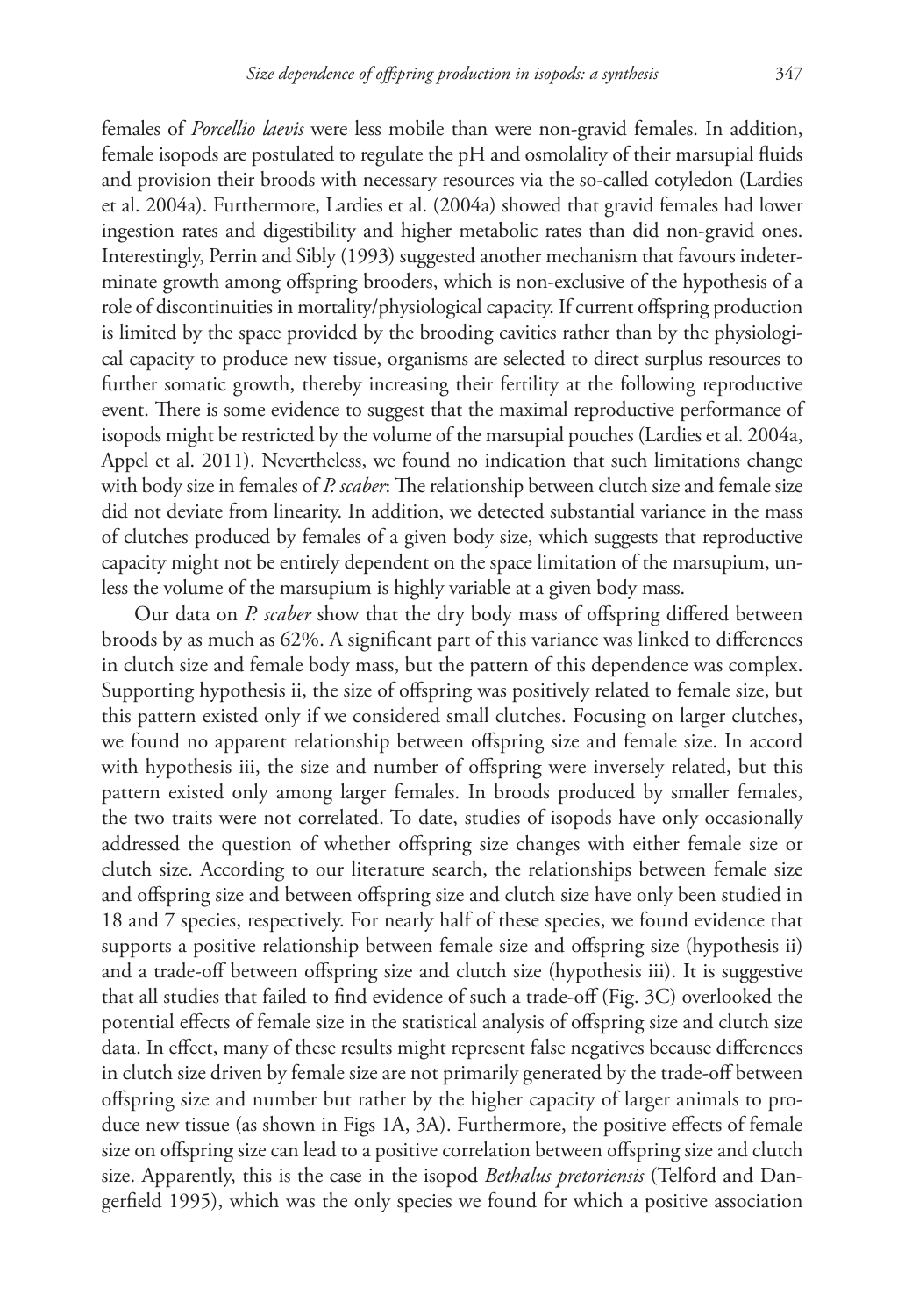between clutch size and offspring size was reported; furthermore, a positive association between offspring size and female size was found in this species (see Suppl. material 1).

Examples of life history strategies in which offspring size is a function of parent size are rare in nature, and their evolutionary origins are puzzling (Rollinson and Rowe 2016). Apart from isopods, positive relationships between offspring size and female size have previously been reported in some other arthropods (Fox and Czesak 2000) and some species of snakes (Ford and Seigel 2011) and fish (Hendry et al. 2001, Hendry and Day 2003). Interestingly, in the pipefish (Syngnathidae), the positive relationship between offspring size and female size characterized pouch-brooding species but not ventral-brooding species (Braga Goncalves et al. 2011). In isopods, the positive correlation between female size and offspring size was also demonstrated on the interspecific level (Sutton et al. 1984). Different phenomena have been invoked to understand why larger females might produce larger offspring, including competition between siblings (Parker and Begon 1986), unequal benefits from increased fecundity in small vs large females (McGinley 1989), varying efficiency of resource acquisition from parents (Sakai and Harada 2001), increased parental mortality during reproduction (Kindsvater and Otto 2014), and an increased capacity of larger females to meet the overhead costs of reproduction (Filin 2015). With different degrees of relevance, each of these phenomena might apply to isopods. Nevertheless, here we consider that in live-bearing organisms such as isopods, the survival of offspring during brooding is tightly linked to the survival of the parent, a concept that has helped explain the evolution of indeterminate growth pattern in isopods. According to the life history model of Jørgensen et al. (2011), this tight association promotes increased investment in individual offspring by larger females if larger females have improved survival compared to smaller females. If the development of larger offspring requires longer brooding and if brooding is costly, then the production of larger offspring should be more beneficial to larger females because brooding is relatively less costly for them. Importantly, this scenario can help to rationalise the complex pattern found in our data on *P. scaber*. It is suggestive that larger females produced larger offspring only if we considered small broods. We can expect that a small brood (several offspring in our case) is relatively more costly for small females than for large females, which have much higher reproductive potential (more than 100 offspring in our case). If the cost of brooding corresponds to the risk of mortality, then larger brooding females with small broods should suffer relatively lower costs, which should select them for increased investment in individual offspring. Certainly, before drawing firm conclusions regarding this phenomenon, future studies should better identify how the costs of marsupial brooding change with clutch size and female size.

## **Conclusions**

Based on the integrated findings reported here, we can attempt to form conclusions about the most common patterns in the size dependence of isopod reproduction and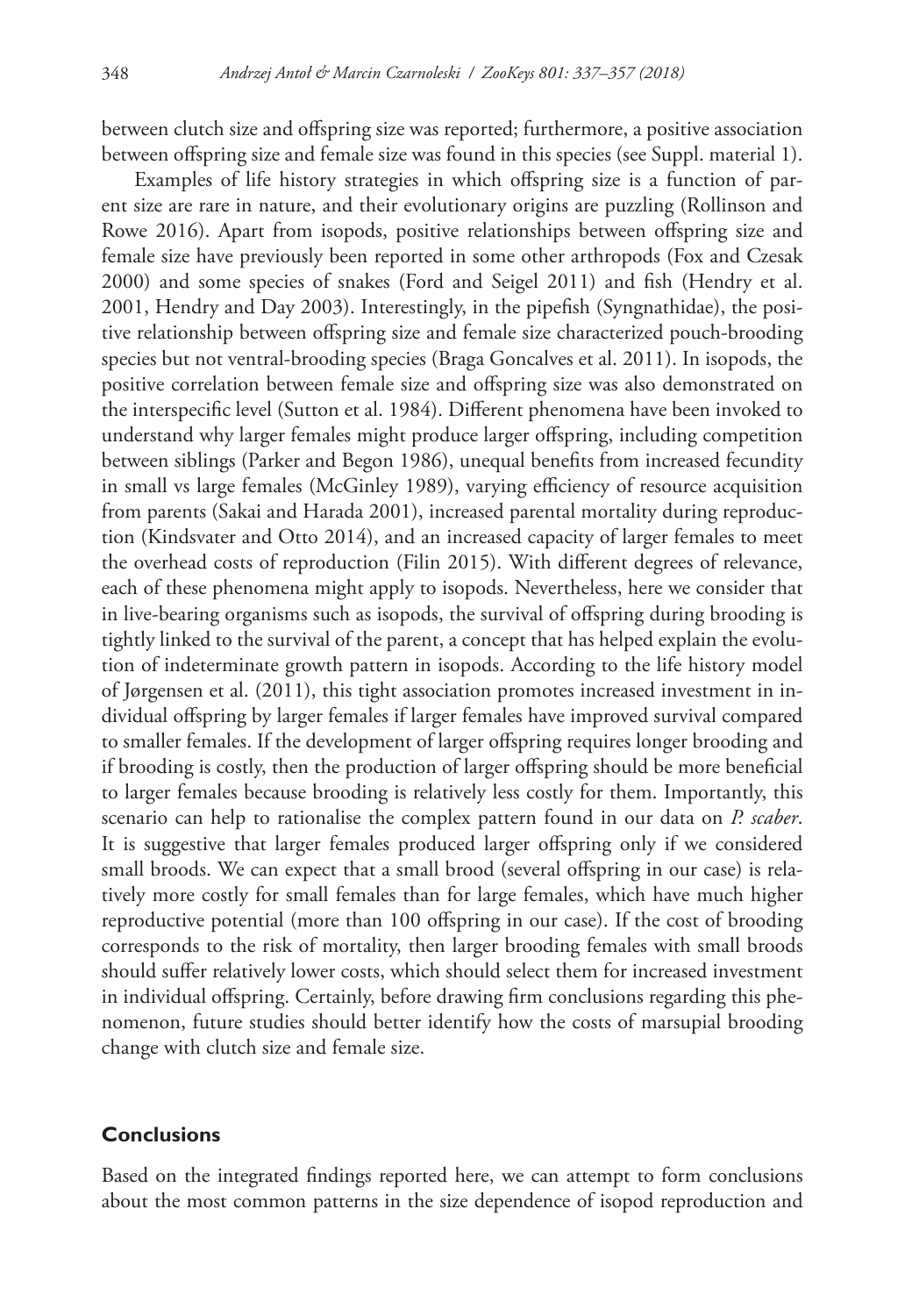the significance of these patterns for understanding the evolution of isopod life histories. In nearly all the studied species, we found a strong size dependence of female reproductive capacity. Such a dependence is important for explaining the evolution of an indeterminate growth strategy in many species of isopods. Data from nearly half of the isopod species revealed a negative relationship between offspring size and offspring number and a positive relationship between mother size and offspring size. Importantly, our case study of *P. scaber* suggests that the emergence of each pattern is context-dependent: a positive effect of female size on offspring size was observed only in smaller broods, and a negative relationship between clutch size and offspring size was observed only for larger females. We propose that these patterns be viewed as different elements of a single phenomenon: a lifetime strategy of investment in growth, reproduction and the parental care provided to single offspring that is shaped by selective conditions. The key message of this study is that to gain a better understanding of this strategy in isopods, we must consider the effects of marsupial brooding, especially its costs and the linkage between the survival of mothers and that of their offspring. We hope that our synthesis of theoretical ideas and data on isopods will increase the intersection of life history theory and empirical research in isopods and that this work will stimulate further theory development and lead to an improved understanding of the ecology and evolution of isopods.

#### **Acknowledgements**

This project was funded by the Jagiellonian University (grants DS/WBiNoZ/ INoŚ/757/2018 and DS/MND/WBiNoZ/INoŚ/1/2017) and the National Science Centre in Poland (grant 2011/02/A/NZ8/00064).

#### **References**

- Achouri MS, Charfi-Cheikhrouha F, Marques JC (2002) Biology, Population Structure and Field-Growth Rates of *Porcellionides pruinosus* ( Brandt 1833) at Garat Nâam (Kasserine, Tunisia). Crustaceana 75: 1241–1262.<https://doi.org/10.1163/156854002321518171>
- Achouri MS, Charfi-Cheikhrouha F, Zimmer M (2008) Reproductive patterns in syntopic terrestrial isopod species (Crustacea, Isopoda, Oniscidea) from Morocco. Pedobiologia 52: 127–137.<https://doi.org/10.1016/j.pedobi.2008.05.002>
- Adler D, Duncan Murdoch D (2017) rgl: 3D Visualization Using OpenGL R package version 0.98.22. <https://CRAN.R-project.org/package=rgl>
- Al Jetlawi ABA, Nair GA (1994) Breeding and population biology of *Armadillo officinalis* (Isopoda: Oniscidea) in Benghazi, Libya. Journal of Arid Environments 27: 241–255. [https://](https://doi.org/10.1006/jare.1994.1061) [doi.org/10.1006/jare.1994.1061](https://doi.org/10.1006/jare.1994.1061)
- Appel C, Quadros AF, Araujo PB (2011) Marsupial extension in terrestrial isopods (Crustacea, Isopoda, Oniscidea). Nauplius 19: 123–128. [https://doi.org/10.1590/S0104-](https://doi.org/10.1590/S0104-64972011000200003) [64972011000200003](https://doi.org/10.1590/S0104-64972011000200003)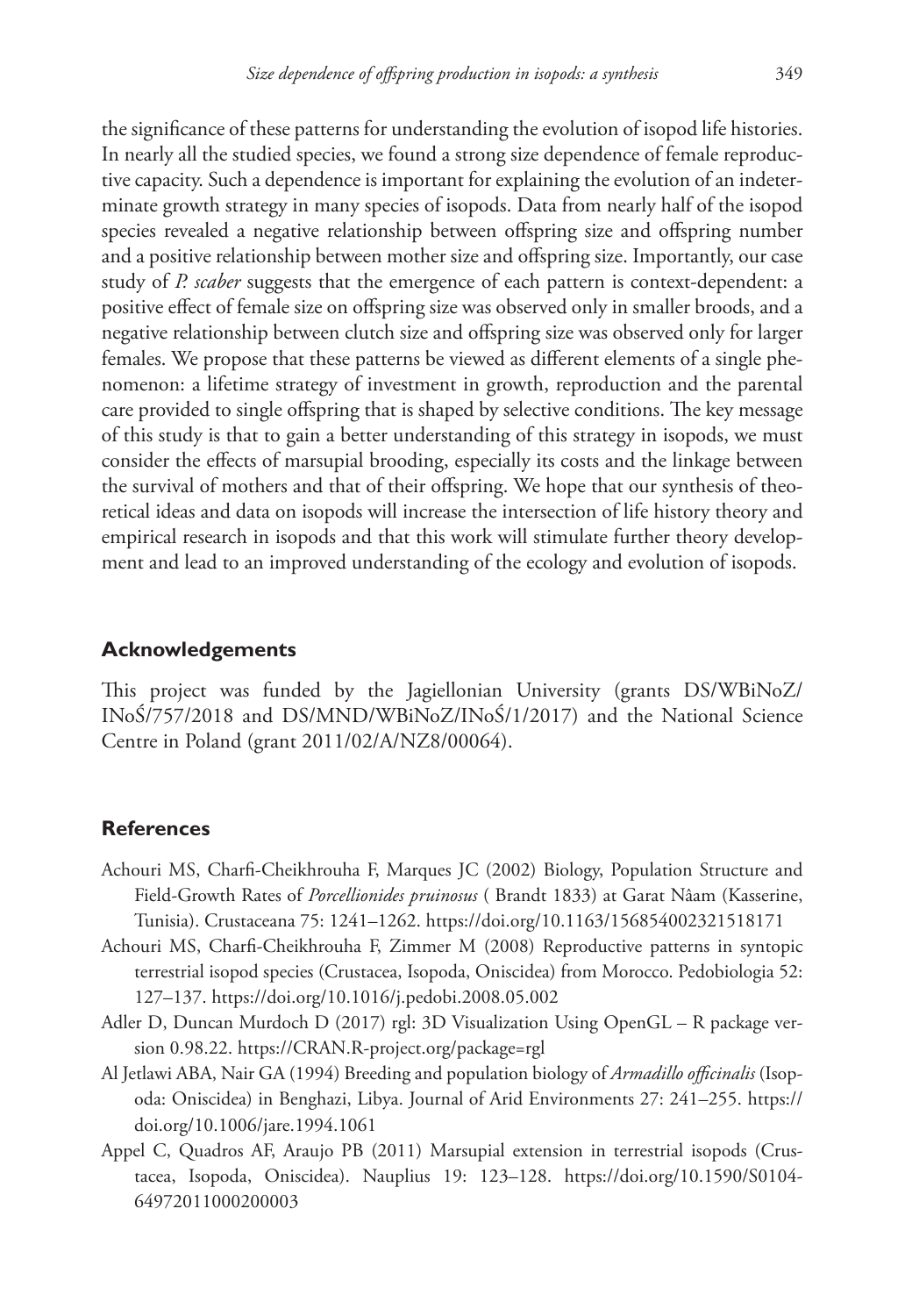- Araujo PB, Bond-Buckup G (2005) Population structure and reproductive biology of *Atlantoscia floridana* (van Name, 1940) (Crustacea, Isopoda, Oniscidea) in southern Brazil. Acta Oecologica 28: 289–298.<https://doi.org/10.1016/j.actao.2005.05.005>
- Ben Souissi E, Hamaied S, Medini-Bouaziz (2015) Phenologie de la reproduction de *Sphaeroma serratum* (Fabricius 1787) de Menzel Abderrahmane (Bizerte, Tunisie). Bulletin de l'Institut National des Sciences de la Mer 19: 32–36.
- Braga Goncalves I, Ahnesjö I, Kvarnemo C (2011) The relationship between female body size and egg size in pipefishes. Journal of Fish Biology 78: 1847–1854. [https://doi.org/10.1111/](https://doi.org/10.1111/j.1095-8649.2011.02984.x) [j.1095-8649.2011.02984.x](https://doi.org/10.1111/j.1095-8649.2011.02984.x)
- Brody MS, Lawlor LR (1984) Adaptive variation in offspring size in the terrestrial isopod, *Armadillidium vulgare*. Oecologia 61: 55–59. <https://doi.org/10.1007/BF00379089>
- Carefoot TH (1973) Studies on the growth, reproduction, and life cycle of the supralittoral isopod *Ligia pallasii*. Marine Biology 18: 302–311.<https://doi.org/10.1007/BF00347793>
- Clarke A, Gore DJ (1993) Egg size and composition in Ceratoserolis (Crustacea: Isopoda) from the Weddell Sea. Polar Biology 12: 129–134.
- Czarnoleski M, Kozłowski J (1998) Do Bertalanffy's growth curves result from optimal resource allocation? Ecology Letters 1: 5–7. <https://doi.org/10.1046/j.1461-0248.1998.0007b.x>
- Czarnoleski M, Kozłowski J, Stańczykowska A, Lewandowski K (2003) Optimal resource allocation explains growth curve diversity in zebra mussels. Evolutionary Ecology Research 5: 571–587.
- Czarnoleski M, Kozłowski J, Lewandowski K, Mikołajczyk M, Müller T, Stańczykowska A (2005) Optimal resource allocation explains changes in the zebra mussel growth pattern through time. Evolutionary Ecology Research 7: 821–835.
- Dangerfield JM, Telford SR (1990) Breeding phenology, variation in reproductive effort and offspring size in a tropical population of the woodlouse *Porcellionides pruinosus*. Oecologia 82: 251–258.<https://doi.org/10.1007/BF00323542>
- Dangerfield JM, Telford SR (1995) Tactics of Reproduction and Reproductive Allocation in Four Species of Woodlice from Southern Africa. Journal of Tropical Ecology 11: 641–649. <https://doi.org/10.1017/S0266467400009196>
- Ejsmond MJ, Czarnoleski M, Kapustka F, Kozłowski J (2010) How to time growth and reproduction during vegetative season: an evolutionary choice for indeterminate growers in seasonal environments. American Naturalist 175: 551–563. <https://doi.org/10.1086/651589>
- Ejsmond MJ, Varpe Ø, Czarnoleski M, Kozłowski J (2015) Seasonality in offspring value and trade-offs with growth explain capital breeding. American Naturalist 186: E111–E125. <https://doi.org/10.1086/683119>
- Filin I (2015) The relation between maternal phenotype and offspring size, explained by overhead material costs of reproduction. Journal of Theoretical Biology 364: 168–178. [https://](https://doi.org/10.1016/j.jtbi.2014.09.007) [doi.org/10.1016/j.jtbi.2014.09.007](https://doi.org/10.1016/j.jtbi.2014.09.007)
- Fogelman RM, Grutter AS (2008) Mancae of the parasitic cymothoid isopod, *Anilocra apogonae*: Early life history, host-specificity, and effect on growth and survival of preferred young cardinal fishes. Coral Reefs 27: 685–693.<https://doi.org/10.1007/s00338-008-0379-2>
- Fonseca DB, Veloso VG, Cardoso RS (2000) Growth, mortality, and reproduction of *Excirolana braziliensis* Richardson, 1912 (Isopoda, Cirolanidae) on the Prainha Beach, Rio De Janeiro, Brazil. Crustaceana 73: 535–545.<https://doi.org/10.1163/156854000504642>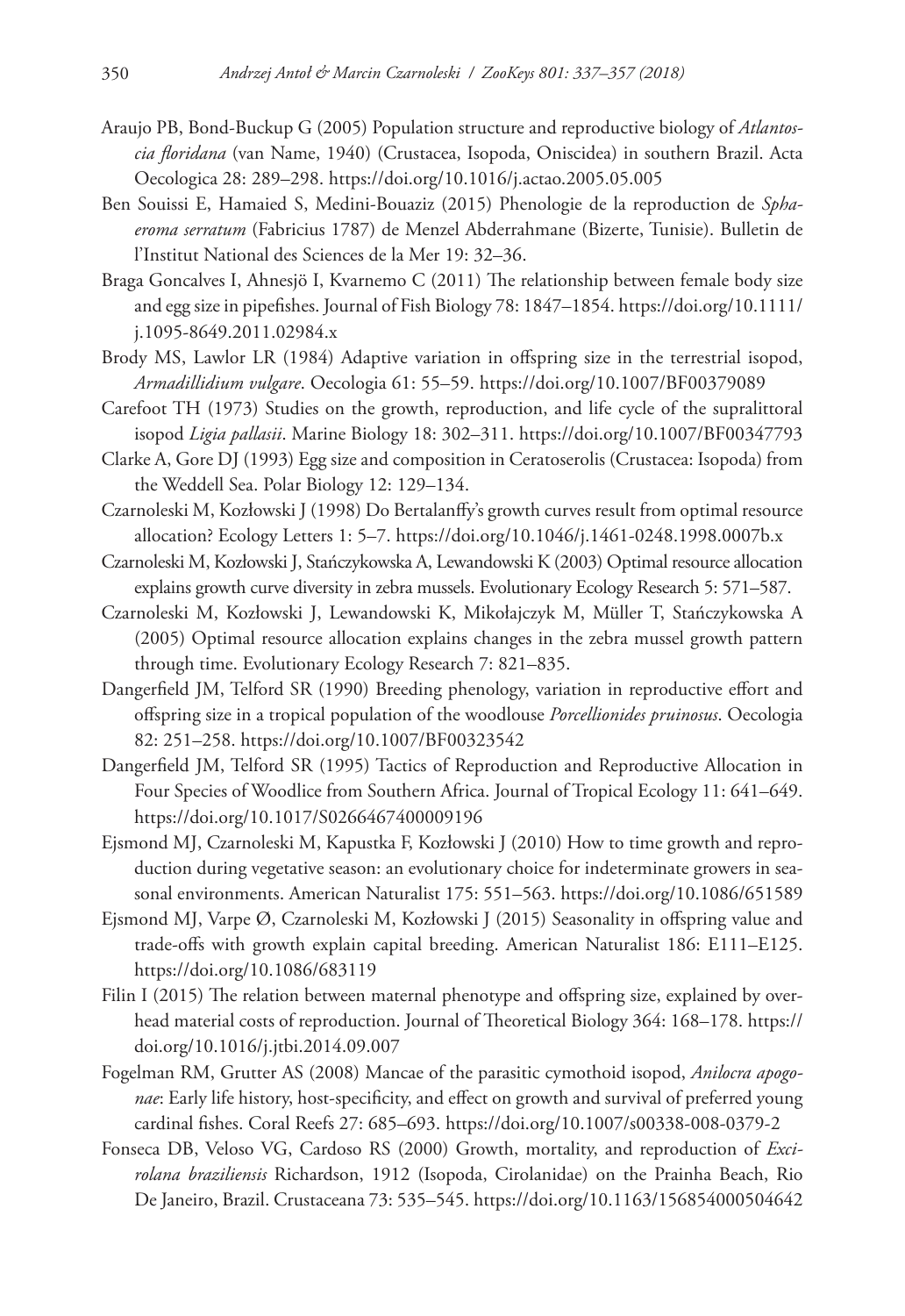- Ford NB, Seigel RA (2011) Offspring size variation in snakes. In: Altridge RD, Sever DM (Eds) Reproductive biology and phylogeny of snakes. Science Publishers, Enfield, 573–587. <https://doi.org/10.1643/OT-11-163>
- Fox CW, Czesak ME (2000) Evolutionary Ecology of Progeny Size in Arthropods. Annual Review of Entomology 45: 341–369.<https://doi.org/10.1146/annurev.ento.45.1.341>
- Furota T, Takeshi I (1999) Life cycle and environmentaly induced semelparity in the shore isopod *Ligia cinerascens* (Ligiidae) on a Cobble shore along Tokyo Bay, Central Japan. Journal of Crustacean Biology 19: 752–761.<https://doi.org/10.1163/193724099X00484>
- Glazier DS, Wolf JF, Kelly CJ (2003) Reproduvtive investment of aquatic and terrestrial isopods in central Pennsylvania (U.S.A.). In: Sfenthourakis S, Araujo PB, Hornung E, Schmalfuss H, Taiti S, Szlavecz K (Eds) Biology of Terrestrial Isopods. Volume 5, 151–179.
- Gonçalves SC, Pardal MA, Cardoso PG, Ferreira SM, Marques JC (2005) Biology, population dynamics and secondary production of *Tylos europaeus* (Isopoda, Tylidae) on the western coast of Portugal. Marine Biology 147: 631–641. <https://doi.org/10.1007/s00227-005-1609-6>
- Hamaied S, Charfi-Cheikhrouha F (2004) Life cycle and Population dynamic of *Armadillidium pelagicum* Arcangeli, 1955 (Isopoda, Oniscidea) at Aouina. Comptes Rendus Biologies 327: 343–352.<https://doi.org/10.1016/j.crvi.2004.02.005>
- Heino M, Kaitala V (1996) Optimal Resource Allocation Between Growth and Reproduction in Clams: Why Does Indeterminate Growth Exist? Functional Ecology 10: 245–251. <https://doi.org/10.2307/2389849>
- Hendry AP, Day T, Cooper AB (2001) Optimal Size and Number of Propagules: Allowance for Discrete Stages and Effects of Maternal Size on Reproductive Output and Offspring Fitness. The American Naturalist 157: 387–407. <https://doi.org/10.1086/319316>
- Hendry AP, Day T (2003) Revisiting the positive correlation between female size and egg size. Evolutionary Ecology Research 5: 421–429.
- Holdich DM (1968) Reproduction, growth and bionomics of *Dynamene bidentata* (Crustacea: Isopoda). Journal of Zoology: Proceedings of the Zoological Society of London 156: 137–153.<https://doi.org/10.1111/j.1469-7998.1968.tb05925.x>
- Hornung E (1988) Preliminary data to the clutch-size of *Trachelipus nodulosus* C.L.Koch in different habitats. Acta Biologica Szegedensis 34: 169–171.
- Hornung E (2011) Evolutionary adaptation of oniscidean isopods to terrestrial life: Structure, physiology and behavior. Terrestrial Arthropod Reviews 4: 95–130. [https://doi.](https://doi.org/10.1163/187498311X576262) [org/10.1163/187498311X576262](https://doi.org/10.1163/187498311X576262)
- Hornung E, Szlavecz K, Dombos M (2015) Demography of some non-native isopods (Crustacea, Isopoda, Oniscidea) in a Mid-Atlantic forest, USA. ZooKeys 2015: 127–143. [https://](https://doi.org/10.3897/zookeys.515.9403) [doi.org/10.3897/zookeys.515.9403](https://doi.org/10.3897/zookeys.515.9403)
- Horváthová T, Antol A, Czarnoleski M, Kramarz P, Bauchinger U, Labecka AM, Kozłowski J (2015) Does temperature and oxygen affect duration of intramarsupial development and juvenile growth in the terrestrial isopod *Porcellio scaber* (Crustacea, Malacostraca)? ZooKeys 2015: 67–79. <https://doi.org/10.3897/zookeys.515.9353>
- Horváthová T, Antoł A, Czarnoleski M, Kozłowski J, Bauchinger U (2017) An evolutionary solution of terrestrial isopods to cope with low atmospheric oxygen levels. Journal of Experimental Biology 220: 1563–1567. <https://doi.org/10.1242/jeb.156661>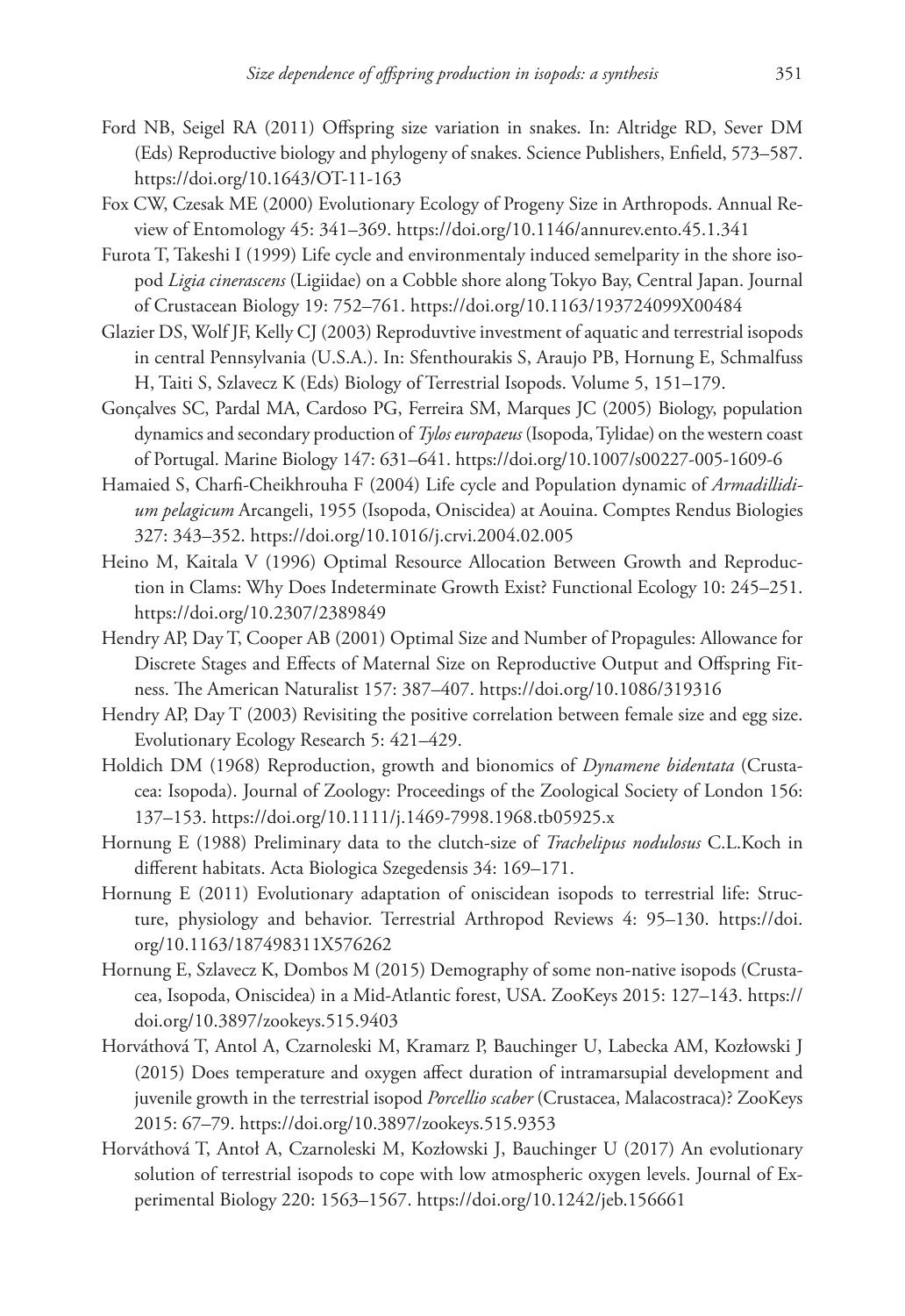- Ivanov FM (2011) Reproductive Parameters of *Porcellium collicola* (Verhoeff, 1907) and *Trachelipus arcuatus* (Buddelund, 1885) (Crustacea: Isopoda: Oniscidea) in South Romania. Travaux du Muséum National d'Histoire Naturelle "Grigore Antipa" 54: 365–377. [https://](https://doi.org/10.2478/v10191-011-0023-1) [doi.org/10.2478/v10191-011-0023-1](https://doi.org/10.2478/v10191-011-0023-1)
- Johnson WS (1976) Biology and population dynamics of the intertidal Isopod *Cirolana harfordi*. Marine Biology 36: 343–350. <https://doi.org/10.1007/BF00389196>
- Jones DA (1970) Population densities and breeding in *Eurydice pulchra* and *Eurydice affinis* in Britain. Journal of the Marine Biological Association of the United Kingdom 50: 635–655. <https://doi.org/10.1017/S0025315400004926>
- Jones MB, Naylor E (1971) Breeding and bionomics of the British members of the *Jaera albifrons* group of species (Isopoda: Asellota). Journal of Zoology: Proceedings of the Zoological Society of London 165: 183-199.<https://doi.org/10.1111/j.1469-7998.1971.tb02181.x>
- Jørgensen C, Auer SK, Reznick DN (2011) A Model for Optimal Offspring Size in Fish, Including Live-Bearing and Parental Effects. The American Naturalist 177: E119–E135. <https://doi.org/10.1086/659622>
- Jormalainen V, Merilaita S, Riihimäki J (2001) Costs of intersexual conflict in the isopod *Idotea baltica*. Journal of Evolutionary Biology 14: 763–772. [https://doi.org/10.1046/j.1420-](https://doi.org/10.1046/j.1420-9101.2001.00325.x) [9101.2001.00325.x](https://doi.org/10.1046/j.1420-9101.2001.00325.x)
- Kashani GM, Sari A, Hosseinie S, Malek M, Entezari E (2011) Life cycle and population structure of the terrestrial Isopod *Hemilepistus klugii* (Brandt, 1833) (Isopoda: Oniscidea) in Iran. Journal of Natural History 45: 2081–2094.<https://doi.org/10.1080/00222933.2011.582965>
- Khemaissia H, Bouslama MF, Jelasi R, Ayari-Akkari A, Souty-Grosset C, Nasri-Ammar K (2016) Biology and population structure of *Porcellio lamellatus*. Vie et milieu - Life and environment 66: 159–170.
- Kight SL, Ozga M (2001) Costs of reproduction in the terrestrial isopod *Porcellio laevis* Latreille (Isopoda: Oniscidea): brood-bearing and locomotion. Journal of the Kansas Entomological Society 74: 166–171. <http://www.jstor.org/stable/25086013>
- Kindsvater HK, Otto SP (2014) The Evolution of Offspring Size across Life-History Stages. The American Naturalist 184: 543–555.<https://doi.org/10.1086/678248>
- Klapow LA (1970) Ovoviviparity in the genus Excirolana (Crustacea: Isopoda). Journal of Zoology 162: 359–369. <https://doi.org/10.1111/j.1469-7998.1970.tb01271.x>
- Knaub J (2009) Properties of Weighted Least Squares Regression for Cutoff Sampling in Establishment Surveys. InterStat December 2009: 1–38. [http://interstat.statjournals.net/](http://interstat.statjournals.net/YEAR/2009/abstracts/0912003.php?Name=912003) [YEAR/2009/abstracts/0912003.php?Name=912003.](http://interstat.statjournals.net/YEAR/2009/abstracts/0912003.php?Name=912003)
- Kozłowski J, Wiegert RG (1987) Optimal age and size at maturity in annuals and perennials with determinate growth. Evolutionary Ecology 1: 231–244. [https://doi.org/10.1007/](https://doi.org/10.1007/BF02067553) [BF02067553](https://doi.org/10.1007/BF02067553)
- Kozłowski J (1992) Optimal allocation of resources to growth and reproduction: Implications for age and size at maturity. TREE 7: 15–19. [https://doi.org/10.1016/0169-5347\(92\)90192-E](https://doi.org/10.1016/0169-5347(92)90192-E)
- Kozłowski J (1996) Optimal allocation of resources explains interspecific life-history patterns in animals with indeterminate growth. Proceedings of the Royal Society of London B 263: 559–566.<https://doi.org/10.1098/rspb.1996.0084>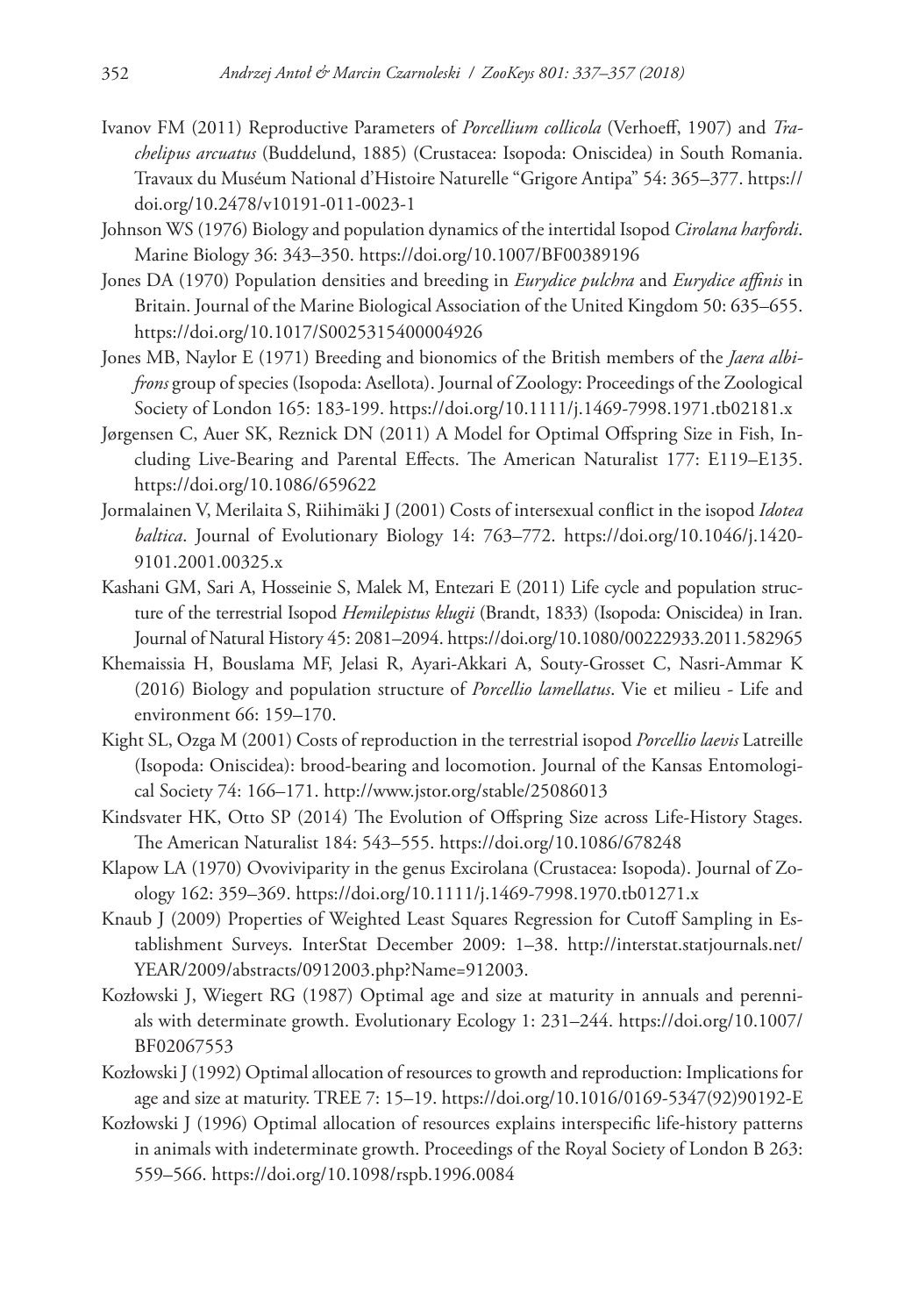- Kozłowski J, Teriokhin AT (1999) Energy Allocation between Growth and Reproduction: The Pontryagin Maximum Principle Solution for the Case of Age- and Season-Dependent Mortality. Evolutionary Ecology Research 1: 423-441.
- Kozłowski J (2006) Why life histories are diverse. Polish Journal of Ecology 54: 585-605.
- Kroer N (1989) Life cycle characteristics and reproductive patterns of *Idotea* spp. (Isopoda) in the limfjord, Denmark. Ophelia 30: 63–74. [https://doi.org/10.1080/00785326.1989.10](https://doi.org/10.1080/00785326.1989.10430837) [430837](https://doi.org/10.1080/00785326.1989.10430837)
- Labecka AM, Domagala J (2018) Continuous reproduction of *Sinanodonta woodiana* (Lea, 1824) females: an invasive mussel species in a female-biased population. Hydrobiologia 810: 1–20.<https://doi.org/10.1007/s10750-016-2835-2>
- Lardies MA, Cotoras IS, Bozinovic F (2004a) The energetics of reproduction and parental care in the terrestrial isopod *Porcellio laevis*. Journal of Insect Physiology 50: 1127–1135. <https://doi.org/10.1016/j.jinsphys.2004.10.005>
- Lardies MA, Bacigalupe LD, Bozinovic F (2004b) Testing the metabolic cold adaptation hypothesis: An intraspecific latitudinal comparison in the common woodlouse. Evolutionary Ecology Research 6: 567–578.<https://doi.org/10.1139/Z04-033>
- Lawlor LR (1976) Parental investment and offspring fitness in the terrestrial isopod *Armadillidium vulgare* (Latr.)(Crustacea: Oniscoidea). Evolution; international journal of organic evolution 30: 775–785.<https://doi.org/10.2307/2407817>
- Leifsson BR (1998) Life cycles, breeding periods and vertical distribution of *Idotea granulosa* Rathke and *I. pelagica* Leach (Crustacea, Isopoda) on Icelandic shores. Sarsia 83: 1–13. <https://doi.org/10.1080/00364827.1998.10413664>
- Leonardos I, Trilles JP (2004) Reproduction of *Mothocya epimerica* (Crustacea: Isopoda: Cymothoidae), parasitic on the sand smelt *Atherina boyeri* (Osteichthyes: Atherinidae) in Greek lagoons. Diseases of Aquatic Organisms 62: 249–253.<https://doi.org/10.3354/dao062249>
- Leonardsson K (1986) Growth and reproduction of *Mesidotea entomon* (Isopoda) in the northern Bothnian Sea. Ecography 9: 240–244. [https://doi.org/10.1111/j.1600-0587.1986.](https://doi.org/10.1111/j.1600-0587.1986.tb01214.x) [tb01214.x](https://doi.org/10.1111/j.1600-0587.1986.tb01214.x)
- Lins LSF, Ho SYW, Lo N (2017) An evolutionary timescale for terrestrial isopods and a lack of molecular support for the monophyly of Oniscidea (Crustacea: Isopoda). Organisms Diversity and Evolution 17: 813–820.<https://doi.org/10.1007/s13127-017-0346-2>
- Luxmoore RA (1982) The reproductive biology of some serolid isopods from the Antarctic. Polar Biology 1: 3–11. <https://doi.org/10.1007/BF00568750>
- Ma HHT, Lam PKS, Dudgeon D (1991) Interspecific and Intraspecific Variation in the Life Histories of 3 Sympatric Isopods in a Hong-Kong Forest. Journal of Zoology 224: 677– 687.<https://doi.org/10.1111/j.1469-7998.1991.tb03795.x>
- Manyak-Davis A, Bell TM, Sotka EE (2013) The Relative Importance of Predation Risk and Water Temperature in Maintaining Bergmann's Rule in a Marine Ectotherm. The American Naturalist 182: 347–358.<https://doi.org/10.1086/671170>
- Marques JC, Martins I, Teles-Ferreira C, Cruz S (1994) Population dynamics, life history, and production of *Cyathura carinata* (Krøyer) (Isopoda: Anthuridae) in the Mondego Estuary, Portugal. Journal of Crustacean Biology 14: 258–272. [https://doi.](https://doi.org/10.1163/193724094X00254) [org/10.1163/193724094X00254](https://doi.org/10.1163/193724094X00254)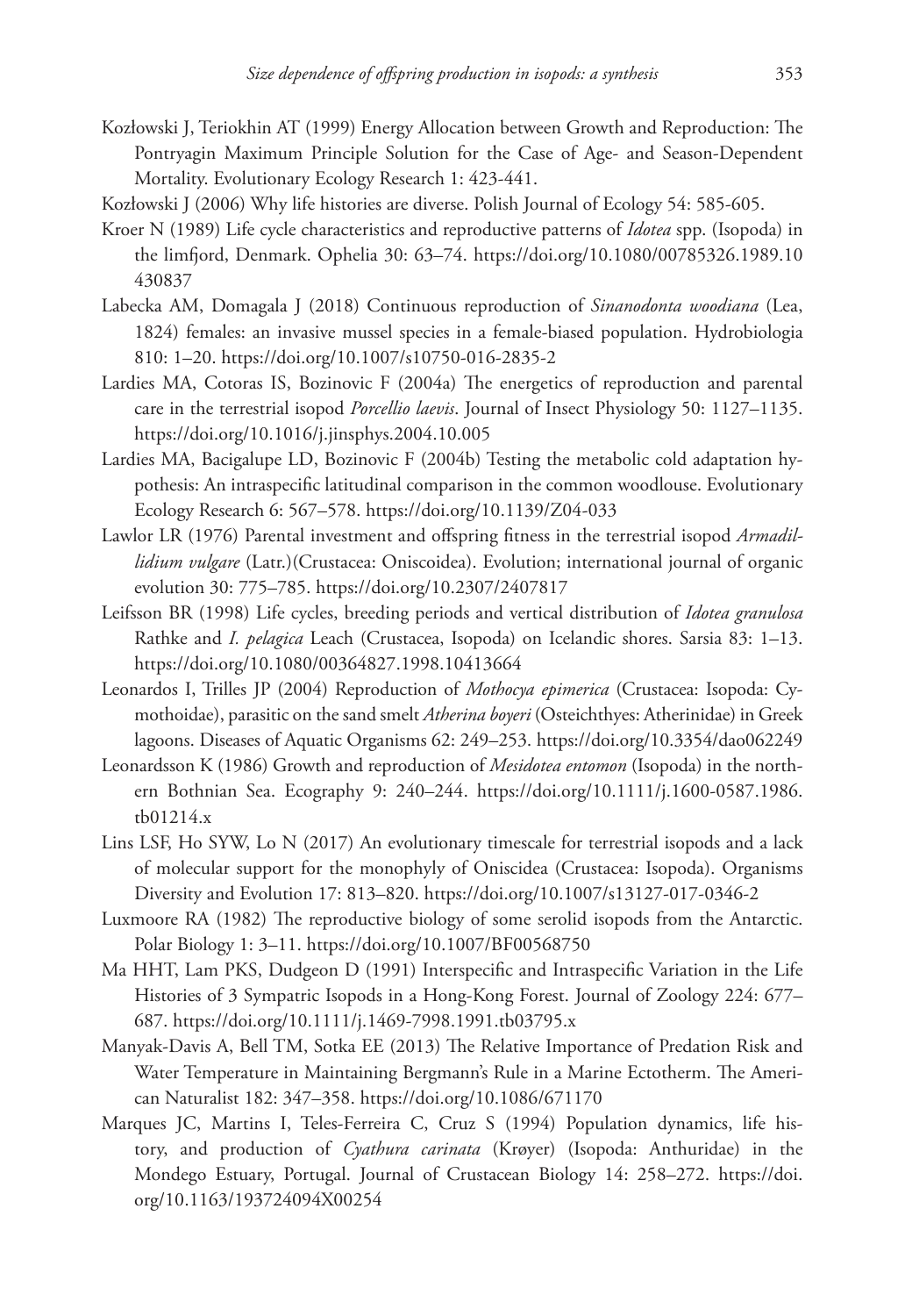- McGinley M (1989) The influence of a positive correlation between clutch size and offspring fitness on the optimal offspring size. Evolutionary Ecology 3: 150–156. [https://doi.](https://doi.org/10.1007/BF02270917) [org/10.1007/BF02270917](https://doi.org/10.1007/BF02270917)
- Medini-Bouaziz L, El-Gtari M, Charfi-Cheikhrouha F (2015) Reproductive traits of *Porcellio variabilis* Lucas, 1946 (Isopoda, Oniscidea) from Tunisia. Open Life Sciences 10: 505–513. <https://doi.org/10.1515/biol-2015-0052>
- Medini-Bouaziz L, El Gtari M, Hamaied S, Charfi-Cheikhrouha F (2017) Population dynamics and reproductive aspects of *Porcellio albinus* (Isopoda, Oniscidea) of Zarat (Gabes, Tunisia). Invertebrate Reproduction and Development 61: 18–26. [https://doi.org/10.1080/](https://doi.org/10.1080/07924259.2016.1263242) [07924259.2016.1263242](https://doi.org/10.1080/07924259.2016.1263242)
- Medini-Bouaziz L, Naceur Fessi A, Charfi-Cheikhrouha F (2017) Breeding patterns in the predesert oniscid isopod *Porcellio buddelundi* of Matmata (Gabès, Tunisia). Invertebrate Reproduction & Development 61: 218–224. <https://doi.org/10.1080/07924259.2017.1331936>
- Miller RH, Cameron GN (1983) Intraspecific variation of life history parameters in the terrestrial isopod, *Armadillidium vulgare*. Oecologia 57: 216-226. [https://doi.org/10.1007/](https://doi.org/10.1007/BF00379583) [BF00379583](https://doi.org/10.1007/BF00379583)
- Montesanto G, Pizzo GM, Caruso D, Lombardo BM (2012) The postmarsupial development of *Porcellio siculoccidentalis*, with some data on reproductive biology (Crustacea, Isopoda, Oniscidea). ZooKeys 176: 87–101.<https://doi.org/10.3897/zookeys.176.2369>
- Moreira PS, Pires AMS (1977) Aspects of the breeding biology of *Janaira gracilis* Moreira & Pires (Crustacea, Isopoda, Asellota). Boletim do Instituto Oceanográfico, Sao Paulo 26: 181–199.<https://doi.org/10.1590/S0373-55241977000100006>
- Nair GA (1998) Reproductive and population biology of *Porcellio scaber* (Isopoda, Oniscidea) in Benghazi, Libya. Israel Journal of Zoology 44: 399-412.
- Ólafsson EB, Persson LE (1986) Distribution, life cycle and demography in a brackish water population of the isopod *Cyathura carinata* (Kröyer) (Crustacea). Estuarine, Coastal and Shelf Science 23: 673–687. [https://doi.org/10.1016/0272-7714\(86\)90105-8](https://doi.org/10.1016/0272-7714(86)90105-8)
- Paris OH, Pitelka FA (1962) Population characteristics of the terrestrial isopod *Armadillidium vulgare* in California Grassland. Ecology 43: 229-248. [https://doi.](https://doi.org/10.2307/1931979) [org/10.2307/1931979](https://doi.org/10.2307/1931979)
- Parker B, Begon M (1986) Optimal egg size and clutch size: effects of environment and maternal phenotype. The American Naturalist 128: 573–592. [https://doi.](https://doi.org/10.1086/284589) [org/10.1086/284589](https://doi.org/10.1086/284589)
- Perrin N, Sibly RM (1993) Dynamic Models of Energy Allocation and Investment. Annual Review of Ecology and Systematics 24: 379–410. [https://doi.org/10.1146/annurev.](https://doi.org/10.1146/annurev.es.24.110193.002115) [es.24.110193.002115](https://doi.org/10.1146/annurev.es.24.110193.002115)
- Phillipson J, Watson J (1965) Reviewed Respiratory Metabolism of the Terrestrial Isopod *Oniscus asellus* L. Oikos 16: 78–87. <https://doi.org/10.2307/3564867>
- Quadros AF, Araujo PB, Sokolowicz CC (2008) Reproduction of Neotropical isopods (Crustacea: Oniscidea) in southern Brazil: similarities and differences relative to temperate and tropical species. In: Zimmer M, Charfi-Cheikhrouha F, Taiti S (Eds) Proceeding of the  $7<sup>th</sup>$ International Symposium of Terrestrial Isopod Biology Aachen, Germany, 81–90.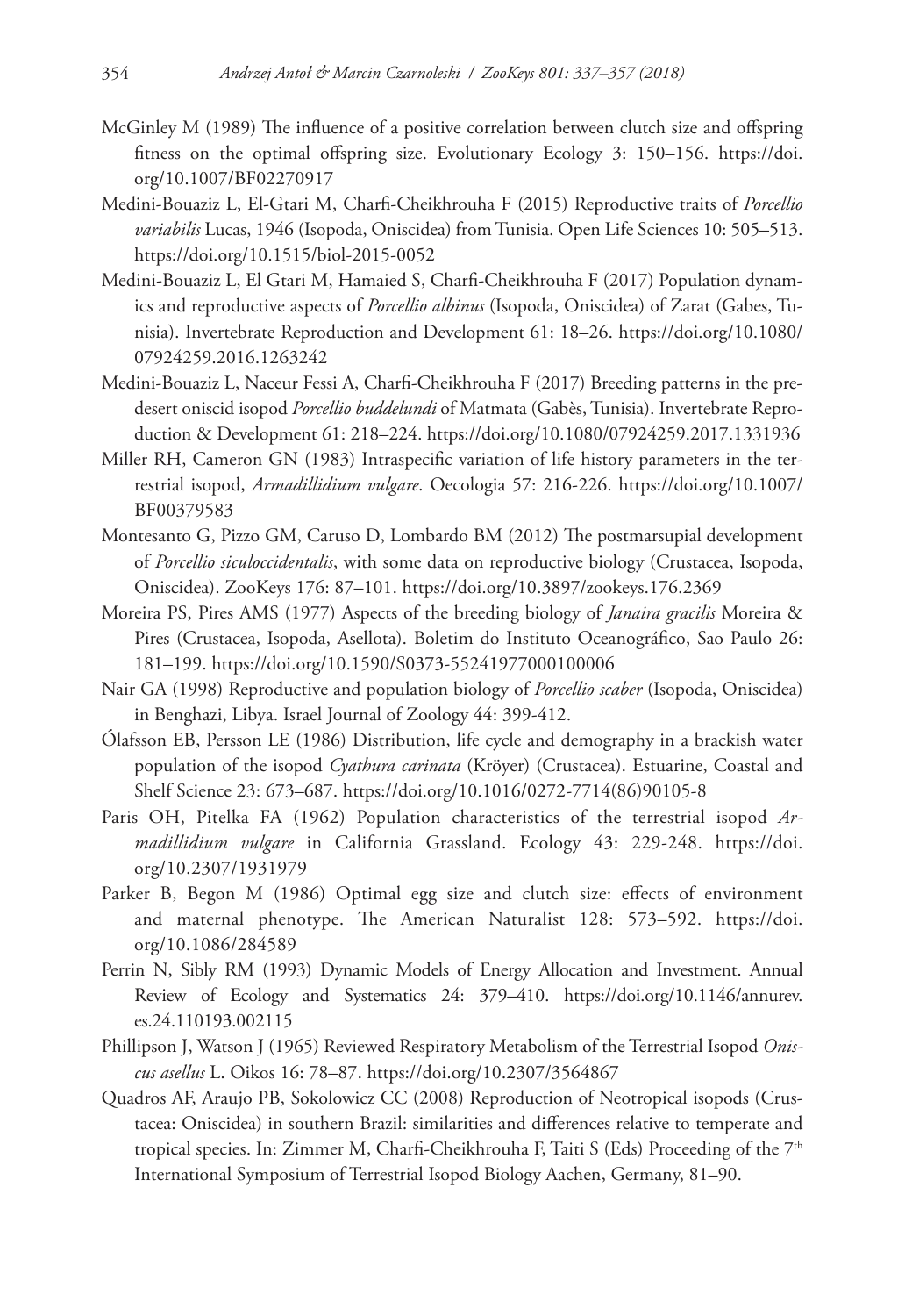- Quinn GP, Keough MJ (2002) Multiple and complex regression. In: Quinn GP, Keough MJ (Eds) Experimental design and data analysis for biologists. Cambridge University Press, Cambridge, 111–142. <https://doi.org/10.1017/CBO9780511806384.007>
- R–Project (2018) A language and environment for statistical computing. R Foundation for Statistical Computing, Vienna, Austria. <http://www.R-project.org/>
- Rigaud T, Moreau J, Juchault P (1999) Wolbachia infection in the terrestrial isopod *Oniscus asellus*: sex ratio distortion and effect on fecundity. Heredity 83: 469–475. [https://doi.](https://doi.org/10.1038/sj.hdy.6885990) [org/10.1038/sj.hdy.6885990](https://doi.org/10.1038/sj.hdy.6885990)
- Rollinson N, Rowe L (2016) The positive correlation between maternal size and offspring size: fitting pieces of a life-history puzzle. Biological Reviews 91: 1134–1148. [https://doi.](https://doi.org/10.1111/brv.12214) [org/10.1111/brv.12214](https://doi.org/10.1111/brv.12214)
- Saito S (1969) Energetics of isopod populations in a forest of central Japan. Researches on Population Ecology 11: 229–258. <https://doi.org/10.1007/BF02936269>
- Sakai S, Harada Y (2001) Why do large mothers produce large offspring? Theory and a test. The American Naturalist 157: 348–359.<https://doi.org/10.1086/319194>
- Salemaa H (1986) Breeding biology and microhabitat utilization of the intertidal isopod *Idotea granulosa* Rathke, in the Irish Sea. Estuarine, Coastal and Shelf Science 22: 335–355. [htt](https://doi.org/10.1016/0272-7714(86)90047-8)[ps://doi.org/10.1016/0272-7714\(86\)90047-8](https://doi.org/10.1016/0272-7714(86)90047-8)
- Shafir A, Field JG (1980) Population dynamics of the isopod *Cirolana imposita* Barnard in a Kelp-bed. Crustaceana 39: 185–196.<https://doi.org/10.1163/156854080X00076>
- Sheader M (1977) The breeding biology of *Idotea pelagica* (Isopoda: Valvifera) with notes on the occurrence and biology of its parasite *Clypeoniscus hanseni* (Isopoda: Epicaridea). Journal of the Marine Biological Association of the United Kingdom 57: 659–674. [https://doi.](https://doi.org/10.1017/S0025315400025108) [org/10.1017/S0025315400025108](https://doi.org/10.1017/S0025315400025108)
- Smith CC, Fretwell SD (1974) The Optimal Balance between Size and Number of Offspring. The American Naturalist 108: 499–506.<https://doi.org/10.1086/282929>
- Sokolowicz CC, Araujo PB (2013) Reproductive pattern of the neotropical terrestrial isopod *Benthana cairensis* (Isopoda: Philosciidae). Journal of Crustacean Biology 33: 210–217. <https://doi.org/10.1163/1937240X-00002126>
- Stearns SC (1992) The evolution of life histories. Chapman &Hall, New York, London.
- Steel EA (1961) Some observations of the life history of *Asellus aquaticus* (L.) and *Asellus meridianus* Racovitza (Crustacea : Isopoda). Journal of Zoology 137: 71-87. [https://doi.](https://doi.org/10.1111/j.1469-7998.1961.tb06162.x) [org/10.1111/j.1469-7998.1961.tb06162.x](https://doi.org/10.1111/j.1469-7998.1961.tb06162.x)
- Strong KW, Daborn GR (1979) Growth and energy utilization of the intertidal isopod *Idotea baltica* (Pallas) (Crustacea: Isopoda). Journal of Experimental Marine Biology and Ecology 41: 101–123. [https://doi.org/10.1016/0022-0981\(79\)90046-7](https://doi.org/10.1016/0022-0981(79)90046-7)
- Sunderland KD, Hassall M, Sutton SL (1976) The population dynamics of *Philoscia muscorum* (Crustacea, Oniscoidea) in a dune grassland ecosystem. Journal of Animal Ecology 45: 487–506.<https://doi.org/10.2307/3887>
- Sutton SL, Hassall M, Willows R, Davis RC, Grundy A, Sunderland KD (1984) Life Histories of Terrestrial Isopods: A Study of Intra- and Interspecific Variation. Symposia of the Zoological Society of London 53: 269–294.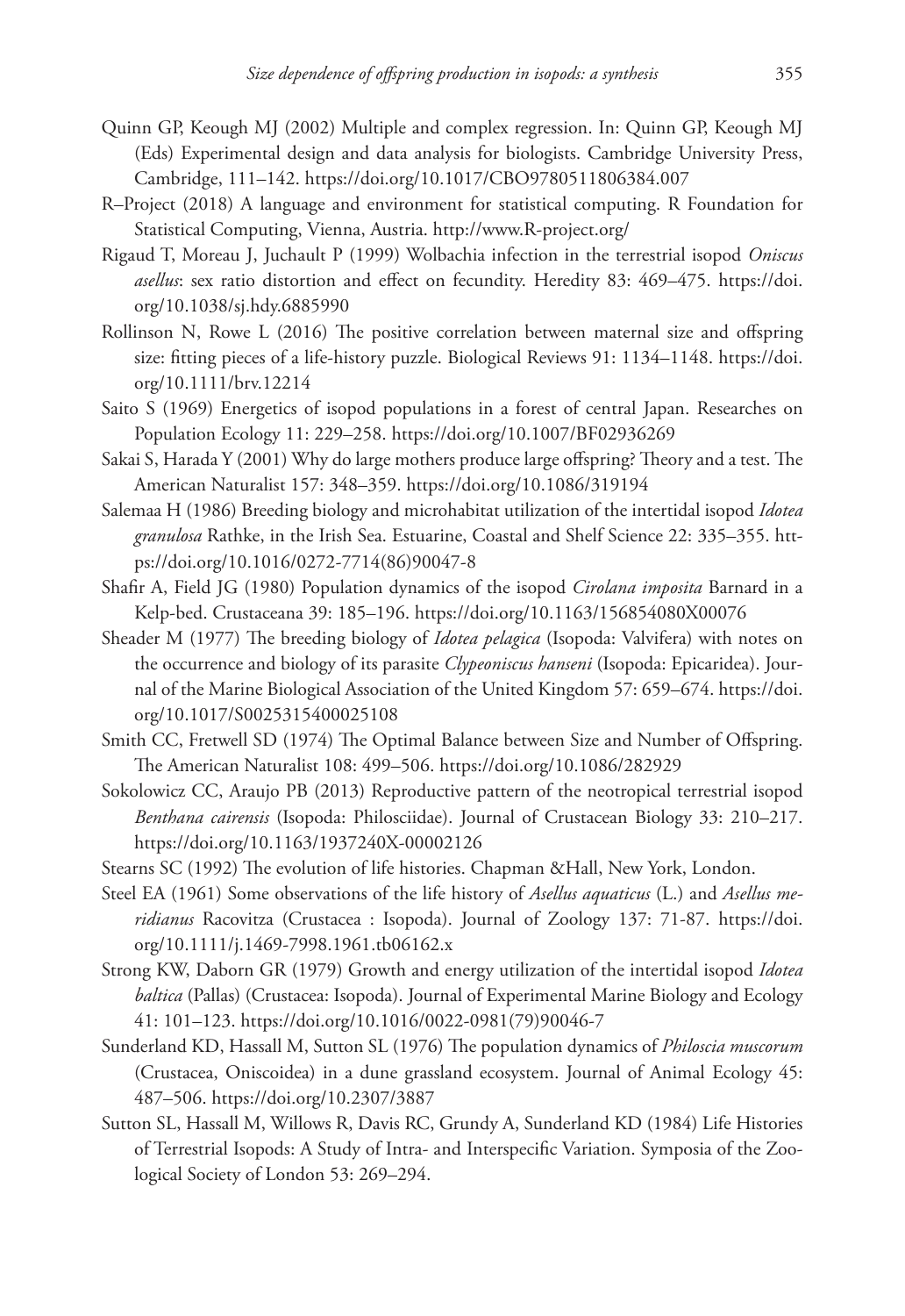- Sutton SL (1968) The population dynamics of *Trichoniscus pusillus* and *Philoscia muscorum* (Crustacea, Oniscoidea) in limestone grassland. Journal of Animal Ecology 37: 425–444. <https://doi.org/10.2307/2958>
- Telford SR, Dangerfield JM (1995) Offspring size variation in some southern African woodlice. African Journal of Ecology 33: 236–241. [https://doi.org/10.1111/j.1365-2028.1995.](https://doi.org/10.1111/j.1365-2028.1995.tb00801.x) [tb00801.x](https://doi.org/10.1111/j.1365-2028.1995.tb00801.x)
- Thiel M (2000) Extended parental care behavior in crustaceans A comparative overview. Crustacean Issues 12: 211–226
- Tanaka R, Karasawa S (2018) Life histories and soil water content preferences of sympatric exotic and native terrestrial isopods. Entomological Science: 198–209. [https://doi.](https://doi.org/10.1111/ens.12298) [org/10.1111/ens.12298](https://doi.org/10.1111/ens.12298)
- Vogt G (2016) Structural specialties, curiosities, and record-breaking features of crustacean reproduction. Journal of Morphology 277: 1399–1422.<https://doi.org/10.1002/jmor.20582>
- Wägele JW (1987) On the Reproductive Biology of *Ceratoserolis trilobitoides* (Crustacea: Isopoda): Latitudinal Variation of Fecundity and Embryonic Development. Polar Biology 7: 11–24.<https://doi.org/10.1007/BF00286819>
- Wägele JW (1990) Growth in captivity and aspects of reproductive biology of the Antarctic fish parasite *Aega antarctica* (Crustacea, Isopoda). Polar Biology 10: 521–527. [https://doi.](https://doi.org/10.1007/BF00233701) [org/10.1007/BF00233701](https://doi.org/10.1007/BF00233701)
- Waller A, Verdi A (2016) Reproductive Patterns of Terrestrial Isopods (Crustacea, Isopoda, Oniscidea) from Uruguay. International Journal of Biology 8: 12–20. [https://doi.](https://doi.org/10.5539/ijb.v8n4p12) [org/10.5539/ijb.v8n4p12](https://doi.org/10.5539/ijb.v8n4p12)
- Warburg MR (1995a) Growth and reproduction in a rare desert isopod: *Porcellio barroisi* (Oniscidea; Porcellionidae) from the Central Negev mountains. Journal of Arid Environments 31: 199–204.<https://doi.org/10.1006/jare.1995.0060>
- Warburg MR (1995b) Continuous breeding in two rare, fossorial, oniscid isopod species from the Central Negev Desert. Journal of Arid Environments 29: 383–393. [https://doi.](https://doi.org/10.1016/S0140-1963(05)80116-8) [org/10.1016/S0140-1963\(05\)80116-8](https://doi.org/10.1016/S0140-1963(05)80116-8)
- Warburg MR (2013) Post-parturial reproduction in terrestrial isopods: A partial review. Invertebrate Reproduction and Development 57: 10–26. [https://doi.org/10.1080/07924259.2](https://doi.org/10.1080/07924259.2011.633620) [011.633620](https://doi.org/10.1080/07924259.2011.633620)
- Willows RI (1987) Intrapopulation variation in the reproductive characteristics of two populations of *Ligia oceanica* (Crustacea: Oniscidea). Journal of Animal Ecology 56: 331–340. <https://doi.org/10.2307/4818>
- Zaabar W, Achouri MS, Charfi-Cheikhrouha F (2014) Life cycle and population dynamics of *Idotea balthica basteri* (Pallas, 1772), Isopoda Valvifera from the Bizerte lagoon (Southern Mediterranean Sea - Tunisia). Marine Ecology 35: 367–376. [https://doi.org/10.1111/](https://doi.org/10.1111/maec.12095) [maec.12095](https://doi.org/10.1111/maec.12095)
- Zaabar W, Charfi-Cheikhrouha F, Achouri MS (2016) The Influence of Environmental Factors on the Population Structure and Reproductive Biology of *Idotea balthica basteri* (Isopoda , Valvifera) of the Bizerte Lagoon. Open Journal of Ecology 6: 206–218. [https://doi.](https://doi.org/10.4236/oje.2016.64021) [org/10.4236/oje.2016.64021](https://doi.org/10.4236/oje.2016.64021)